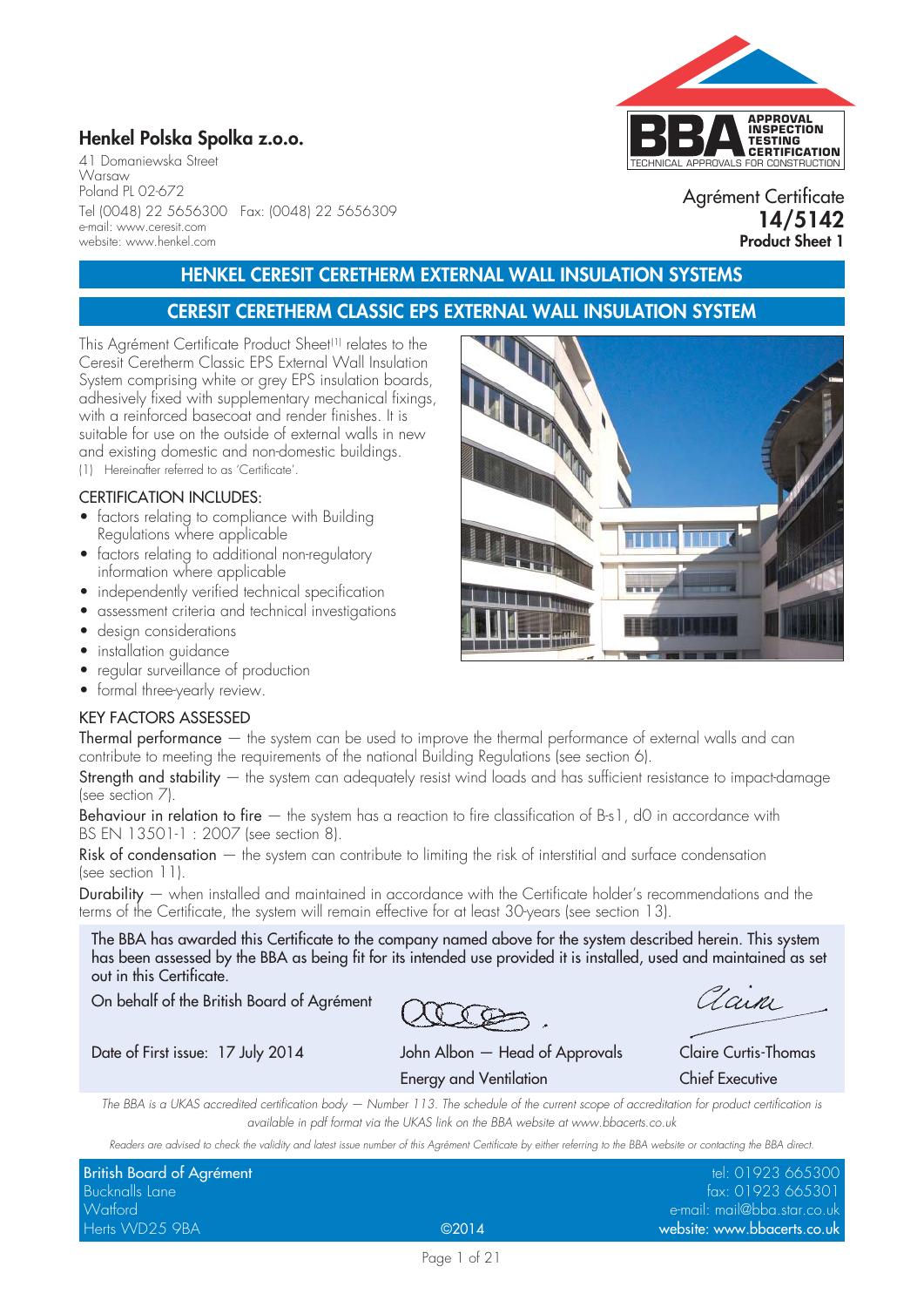# **Regulations**

In the opinion of the BBA, the Ceresit Ceretherm Classic EPS External Wall Insulation System, if installed, used and maintained in accordance with this Certificate, will satisfy or contribute to satisfying the relevant requirements of the following Building Regulations (the presence of a UK map indicates that the subject is related to the Building Regulations in the region or regions of the UK depicted):

#### **The Building Regulations 2010 (England and Wales) (as amended)**  $502$

**The Building (Scotland) Regulations 2004 (as amended)**

| $\sim$ $\sim$           |     |                                                                                                                                                     |
|-------------------------|-----|-----------------------------------------------------------------------------------------------------------------------------------------------------|
| Requirement: A1         |     | Loading                                                                                                                                             |
| Comment:                |     | The system can sustain and transmit wind loads to the substrate wall. See section 7.4 of this Certificate.                                          |
| Requirement: B4(1)      |     | External fire spread                                                                                                                                |
| Comment:                |     | The system can satisfy this Requirement. See sections 8.1 to 8.4 of this Certificate.                                                               |
| Requirement: C2(b)      |     | Resistance to moisture                                                                                                                              |
| Comment:                |     | The system can provide a degree of protection against rain ingress. See sections 4.4 and 10.1 of<br>this Certificate.                               |
| Requirement: C2(c)      |     | Resistance to moisture                                                                                                                              |
| Comment:                |     | The system can contribute to minimising the risk of interstitial and surface condensation. See sections 11.1,<br>11.2 and 11.4 of this Certificate. |
| Requirement: $L1(a)(i)$ |     | Conservation of fuel and power                                                                                                                      |
| Comment:                |     | The system can contribute to satisfying this Requirement. See sections 6.2 and 6.3 of this Certificate.                                             |
| Regulation:             | 7   | Materials and workmanship                                                                                                                           |
| Comment:                |     | The system is acceptable. See section 13.1 and the Installation part of this Certificate.                                                           |
| Regulation:             | 26  | CO <sub>2</sub> emission rate for new buildings                                                                                                     |
| Regulation:             | 26A | Fabric energy efficiency rates for new dwellings (applicable to England only)                                                                       |
| Comment:                |     | The system can contribute to satisfying these Regulations. See sections 6.2 and 6.3 of this Certificate.                                            |

Regulation: 8(1)(2) Durability, workmanship and fitness of materials Comment: The system can contribute to a construction satisfying this Regulation. See sections 12 and 13.1 and the *Installation* part of this Certificate. Regulation: 9 Building standards applicable to construction Standard: 1.1 Structure Comment: The system can sustain and transmit wind loads to the substrate wall. See section 7.4 of this Certificate. Spread to neighbouring buildings Comment: The system can meet this Standard, with reference to clauses 2.6.4(1)(2), 2.6.5(1) and 2.6.6(2). See sections 8.1 to 8.6 of this Certificate. Standard: 2.7 Spread on external walls Comment: The system can meet this Standard, and is acceptable for use more than one metre from a boundary, with reference to clauses 2.7.1<sup>(1)(2)</sup> and 2.7.2<sup>(2)</sup>, and Annex 2A<sup>(1)</sup>. See sections 8.1 to 8.6 of this Certificate. Standard: 3.10 Precipitation Comment: The system will contribute to a construction satisfying this Standard, with reference to clauses 3.10.1<sup>(1)(2)</sup> and 3.10.2<sup>(1)(2)</sup>. See sections 4.4 and 10.1 of this Certificate. Standard: 3.15 Condensation Comment: The system can contribute to satisfying this Standard, with reference to clauses 3.15.1(1)(2), 3.15.4(1)(2) and 3.15.5(1)(2). See sections 11.3 and 11.4 of this Certificate. Standard: 6.1(b) Carbon dioxide emissions Standard: 6.2 Building insulation envelope Comment: The system can contribute to satisfying these Standards, with reference to clauses (or parts of) 6.1.1<sup>(1)</sup>, 6.1.2 $^{(1)}$ (2), 6.1.3(1)(2), 6.1.6(1), 6.1.10(2), 6.2.1(1)(2), 6.2.3(1), 6.2.4(2), 6.2.5(2), 6.2.6(1), 6.2.7(1), 6.2.8(2), 6.2.9(1)(2), 6.2.10(1), 6.2.11(1), 6.2.12(2) and 6.2.13(1)(2). See sections 6.2 and 6.3 of this Certificate. Standard: 7.1(a)(b) Statement of sustainability Comment: The system can contribute to satisfying the relevant requirements of Regulation 9, Standards 1 to 6, and therefore will contribute to a construction meeting the bronze level of sustainability as defined in this Standard. In addition, the system can contribute to a construction meeting a higher level of sustainability as defined in this Standard with reference to clauses 7.1.4<sup>(1)(2)</sup> [Aspect 1<sup>(1)(2)</sup> and  $\tilde{Z}^{(1)}$ ], 7.1.6<sup>(1)(2)</sup> [Aspect 1<sup>(1)(2)</sup> and 2<sup>(1)</sup>] and 7.1.7<sup>(1)(2)</sup> [Aspect 1<sup>(1)(2)</sup>]. See section 6.2 of this Certificate. Regulation: 12 Building standards applicable to conversions Comment All comments given for the system under Regulation 9, Standards 1 to 6, also apply to this Regulation, with reference to clause 0.12.1<sup>(1)(2)</sup> and Schedule 6<sup>(1)(2)</sup>. (1) Technical Handbook (Domestic). (2) Technical Handbook (Non-Domestic). **The Building Regulations (Northern Ireland) 2012**

| $\sim$         |                                      |
|----------------|--------------------------------------|
| egulation: 23  | Fitness of materials and workmanship |
| $\sim$ mm nnti | The system is accontable Sec         |

ceptable. See section 13.1 and the *Installation* part of this Certificate.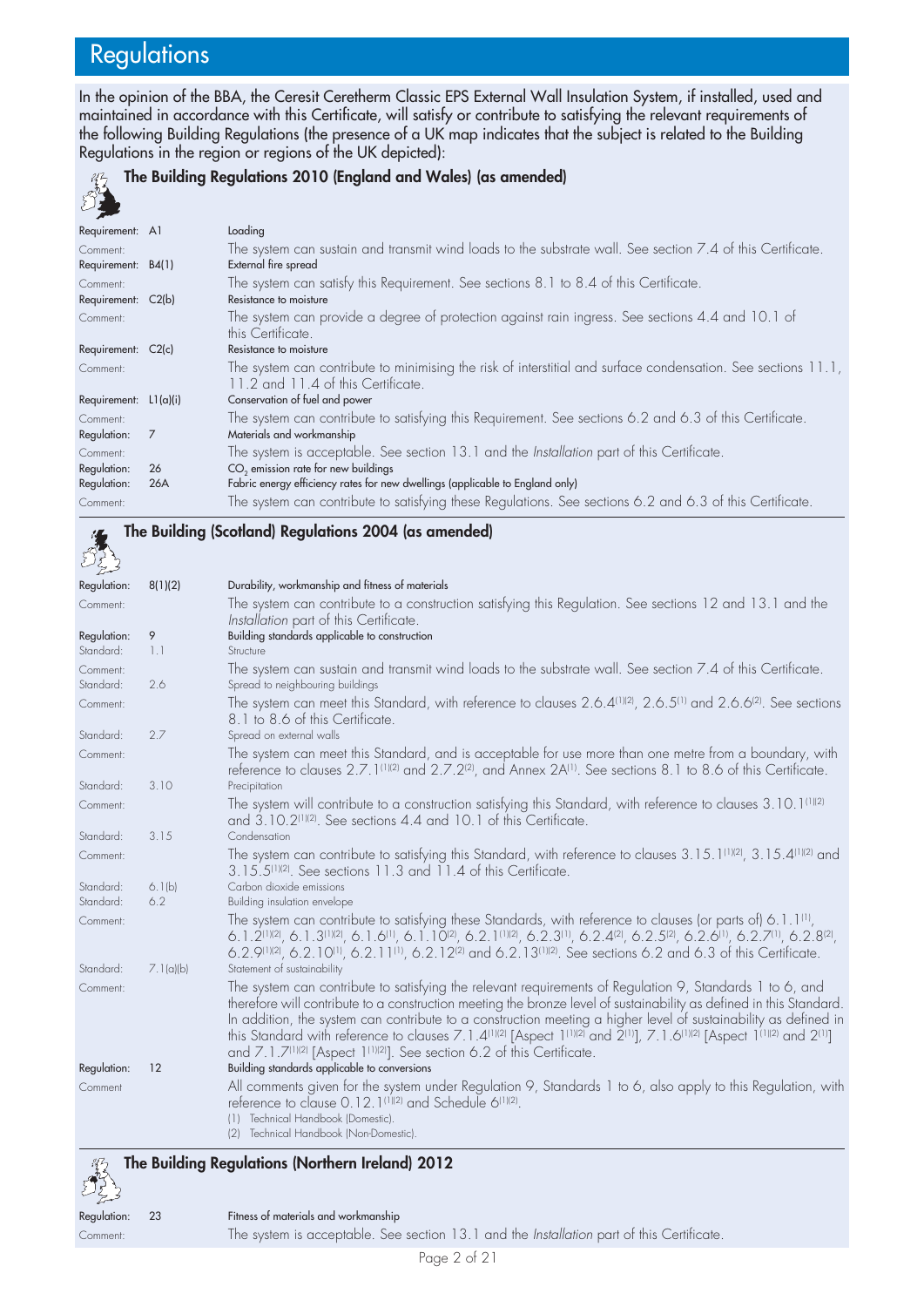| Regulation: | 28(b)    | Resistance to moisture and weather                                                                                                   |
|-------------|----------|--------------------------------------------------------------------------------------------------------------------------------------|
| Comment:    |          | Walls insulated with the system will satisfy this Regulation. See sections 4.4 and 10.1 of this Certificate.                         |
| Regulation: | 29       | Condensation                                                                                                                         |
| Comment:    |          | Walls insulated with the system will satisfy the requirements of this Regulation. See sections 11.2 and 11.4<br>of this Certificate. |
| Regulation: | 30       | Stability                                                                                                                            |
| Comment:    |          | The system can sustain and transmit wind loads to the substrate wall. See section 7.4 of this Certificate.                           |
| Regulation: | 36(a)    | External fire spread                                                                                                                 |
| Comment:    |          | The system has a low risk surface and can satisfy this Regulation. See sections 8.1 to 8.4 of this Certificate.                      |
| Regulation: | 39(a)(i) | Conservation measures                                                                                                                |
| Regulation: | 40       | Target carbon dioxide emission rate                                                                                                  |
| Comment:    |          | The system can contribute to satisfying these Regulations. See sections 6.2 and 6.3 of this Certificate.                             |

### **Construction (Design and Management) Regulations 2007**

### **Construction (Design and Management) Regulations (Northern Ireland) 2007**

Information in this Certificate may assist the client, CDM co-ordinator, designer and contractors to address their obligations under these Regulations.

See section: 3 *Delivery and site handling* (3.2 and 3.4) of this Certificate.

# Additional Information

### **NHBC Standards 2014**

NHBC accepts the use of the Ceresit Ceretherm Classic EPS External Wall Insulation System, provided it is installed, used and maintained in accordance with this Certificate, in relation to *NHBC Standards*, Part 6 *Superstructure*, Chapter 6.9 *Curtain Walling and Cladding*.

# Technical Specification

### **1 Description**

1.1 Ceresit Ceretherm Classic EPS External Wall Insulation System consists of insulation boards, adhesively fixed direct to the substrate wall, with supplementary mechanical fixings, reinforced basecoat and render finishes (see Figure 1). It is made up of the following components:

### Adhesive

- Ceresit CT 83 a cement-based powder requiring the addition of 0.19 to 0.21 litres of clean water per kg
- Ceresit CT 85 adhesive and reinforcing mortar, a cement-based powder requiring the addition of 0.26 to 0.28 litres of clean water per kg.

### Insulation

• Expanded polystyrene EPS 70 (white and grey) insulation boards — 1200 mm by 600 mm in a range of thicknesses from 50 mm to 250 mm, with a nominal density of 15 to 18.5 kg·m<sup>-3,</sup> compressive strength of 70 kN·m<sup>-2</sup>, and a minimum tensile strength of 100 kPa. Boards are manufactured in accordance with BS EN 13163 : 2012, and classified as Euroclass E in accordance with BS EN 13501-1 : 2007.

### Supplementary fixings

Mechanical fixings — anchors with adequate length to suit the substrate and insulation thickness and selected from:

- Ejot EjoTherm NT U  $-$  polyethylene, PE-HD with stainless steel or electro-galvanized pins
- Ejot EjoTherm STR U 2G polyethylene, PE-HD with stainless steel or electro-galvanized pins
- Ejot EjoTherm TID MR 8/35 stainless steel fixing, used on insulation on fire barrier.

### Basecoat

• Ceresit CT 85 — adhesive and reinforcing mortar, a cement-based powder requiring the addition of 0.26 to 0.28 litres of clean water per kg. Basecoat is applied to a thickness of between 3.0 mm and 4.0 mm.

### Reinforcement

- Ceresit CT 325 depending on the supplier, either a 1.0 m or 1.1 m wide standard mesh (various grid sizes and mass per unit area) of multi-strength glassfibre with a polymer coating, and selected from:
	- **♦** OMFA 122 4.0 mm by 4.0 mm, 165 g·m–2
	- **♦** OMFA 117-S 4.0 mm by 5.0 mm, 145 g·m–2
	- **♦** Vertex R 117 A 101 3.5 mm by 4.5 mm, 147 g·m–2
	- **♦** Vertex R 131 A 101 3.5 mm by 3.5 mm, 160 g·m–2
	- **♦** ST 2924-100/7 KM 3.9 mm by 4.0 mm, 158 g·m–2
	- **♦** SKLOTEX R 4x4/165 4.0 mm by 4.0 mm, 165 g·m–2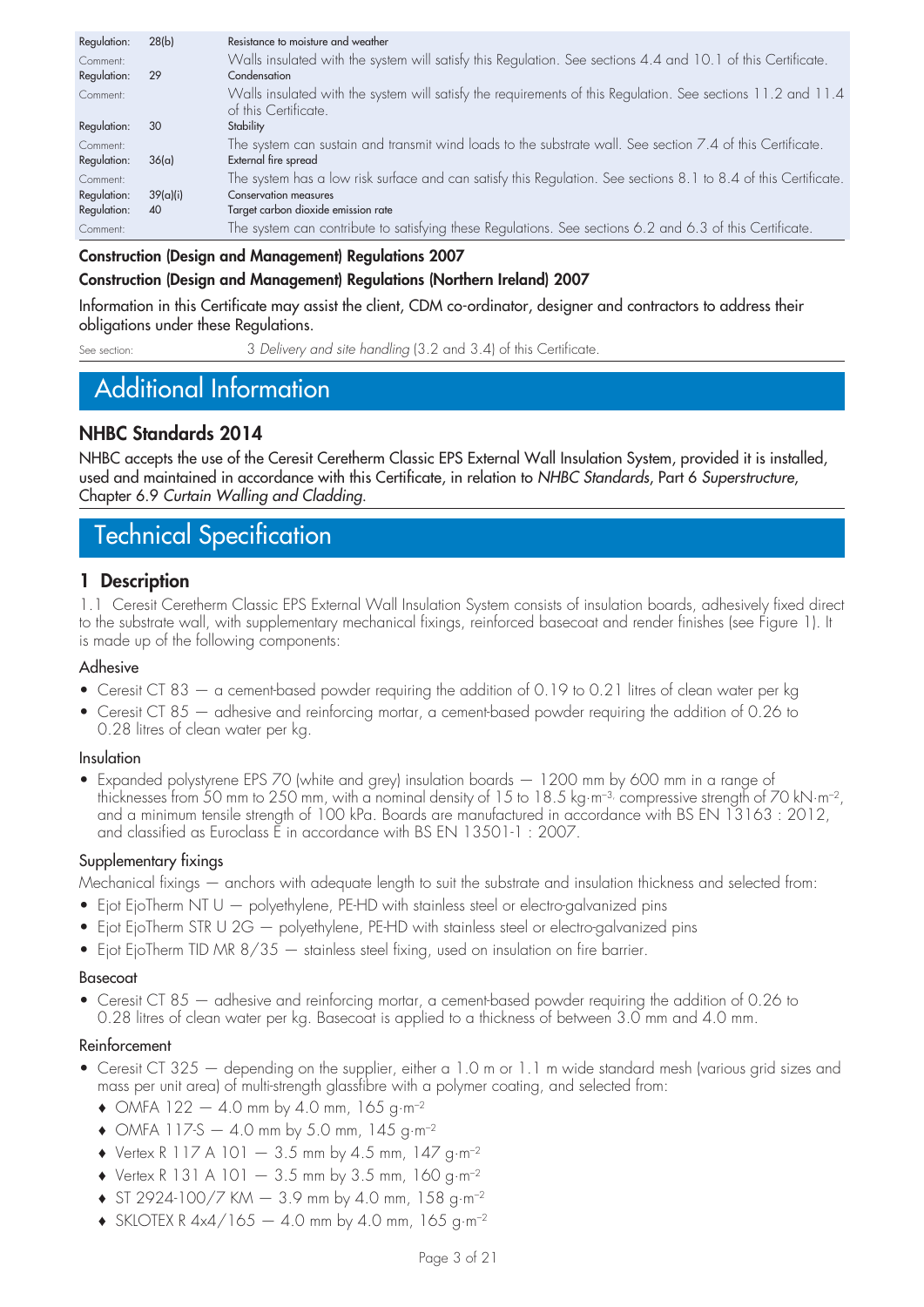- **♦** SKLOTEX R 5x5/145 5.0 mm by 5.0 mm, 145 g·m–2
- **♦** SSA-1363 SM (150) 4.0 mm by 4.0 mm, 150 g·m–2
- **♦** SSA-1363 SM (160) 4.0 mm by 4.0 mm, 160 g·m–2.

### Primer

- Ceresit CT 15 ready to use primer to be used with silicate finishing coats
- Ceresit CT 16 ready to use primer to be used with mineral, acrylic, silicone and silicate-silicone finishing coats.

#### Finishing coats

*Mineral finishing coats:*

- Ceresit CT 35 cement-based powder, requiring the addition of 0.2 to 0.22 litres of water per kg. Available in 2.5 mm and 3.5 mm particle sizes, so the applied thickness is regulated by particle size
- Ceresit CT 136 polymer-modified cement-based dash receiver applied to a thickness of 6.0 to 8.0 mm and used with a spar dash finish requiring the addition of 0.21 to 0.23 litres of water per kg
- Ceresit CT 137 cement-based powder, requiring the addition of 0.22 to 0.23 litres of water per kg for maximum particle size of 1.5 mm or 2.0 mm, and 0.17 to 0.19 litres of water per kg for maximum particle size of 2.5 mm. The applied thickness is regulated by particle size.

#### *Acrylic finishing coats:*

- Ceresit CT 60 ready to use paste, grained structure with maximum particle size of 1.5 mm, 2.0 mm or 2.5 mm. The applied thickness is regulated by particle size
- Ceresit CT 63 ready to use paste, ribbed structure with maximum particle size of 3.0 mm. The applied thickness is regulated by particle size
- Ceresit CT 64 ready to use paste, ribbed structure with maximum particle size of 2.0 mm. The applied thickness is regulated by particle size.

#### *Silicate finishing coats:*

- Ceresit CT 72 ready to use paste, grained structure with maximum particle size of 1.5 mm or 2.5 mm. The applied thickness is regulated by particle size
- Ceresit CT 73 ready to use paste, ribbed structure with maximum particle size of 2.0 mm or 3.0 mm. The applied thickness is regulated by particle size.

#### *Silicone finishing coats:*

- Ceresit CT 74 ready to use paste, grained structure with maximum particle size of 1.5 mm or 2.5 mm. The applied thickness is regulated by particle size
- Ceresit CT 75 ready to use paste, ribbed structure with maximum particle size of 2.0 mm or 3.0 mm. The applied thickness is regulated by particle size.

#### *Silicate-silicone finishing coats:*

- Ceresit CT 174 ready to use paste, grained structure with maximum particle size of 1.5 mm or 2.0 mm. The applied thickness is regulated by particle size
- Ceresit CT 175 ready to use paste, ribbed structure with maximum particle size of 2.0 mm. The applied thickness is regulated by particle size.

#### Decorative coats

- Spar dash aggregate available in range of sizes and colours
- Ceresit CT 42 Ready to use acrylic coating (optional), which can be used with all mineral and acrylic finishing coats. Available in various colours within Ceresit Colours of Nature product range
- Ceresit CT 44 Ready to use acrylic coating (optional), which can be used with all mineral and acrylic finishing coats. Available in various colours within Ceresit Colours of Nature product range
- Ceresit CT 48 Ready to use silicone coating (optional), which can be used with all mineral, acrylic and silicone based finishing coats. Available in various colours within Ceresit Colours of Nature product range
- Ceresit CT 54 Ready to use silicate paint (optional), which can be used with all mineral, silicate and silicatesilicone finishing coats. Available in various colours within Ceresit Colours of Nature product range.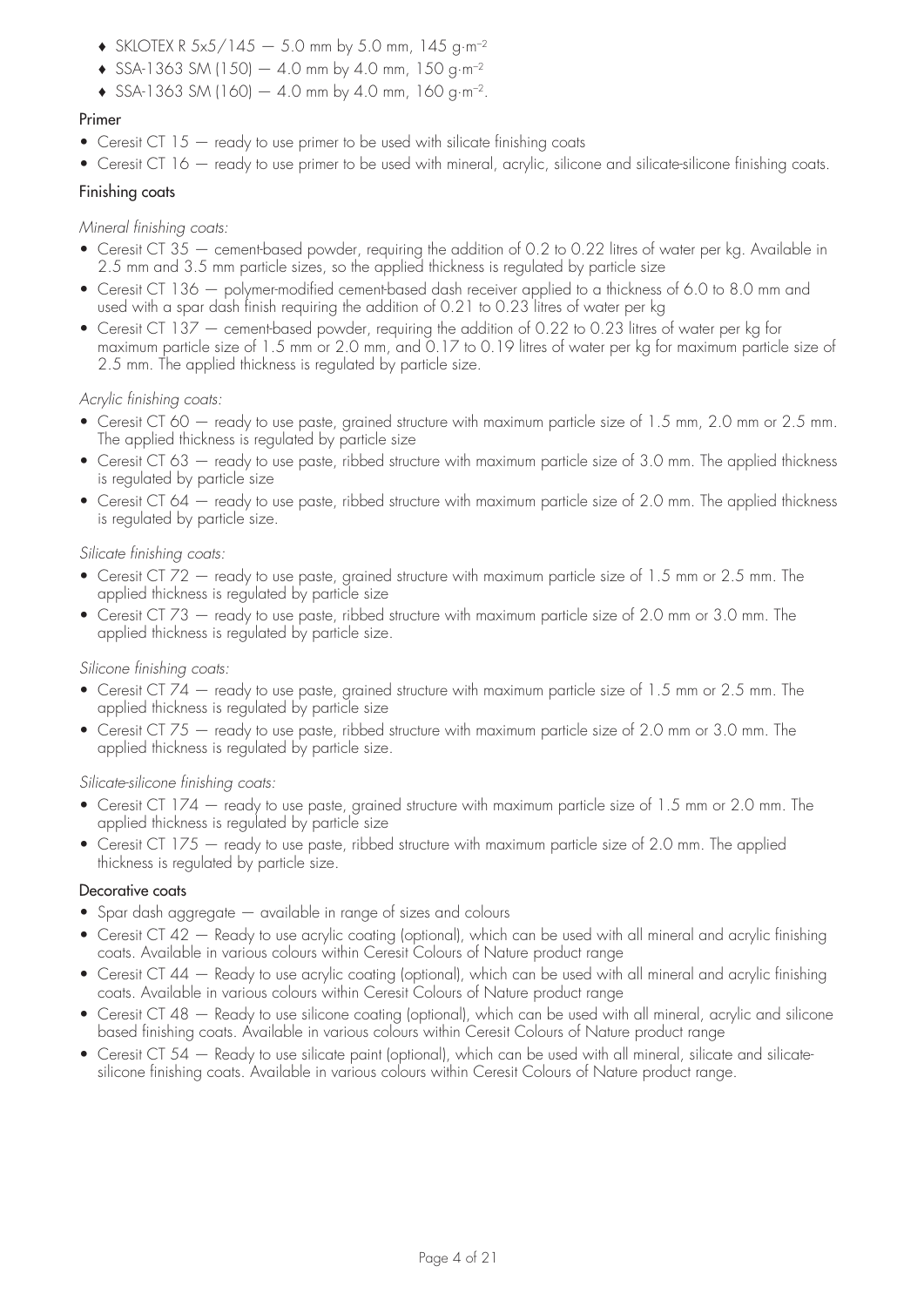

- 1.2 Ancillary materials also used with the system but outside the scope of this Certificate:
- Range of aluminium, PVC-U or stainless steel profiles, comprising:
	- base profile
	- edge profile
	- corner profile with optional PVC-U nosing
	- render stop profile
	- movement joint
	- expansion joint
- profile connectors and fixings
- fungicidal wash
- sealants silicone or mastic silicone in accordance with BS EN ISO 11600 : 2003
- expansion foam fire-rated polyurethane foam used for filling gaps between insulation boards
- sealers one-component polymer-based water-resistant membranes.

1.3 The insulation boards are primarily bonded to the external surfaces of the wall with a minimum of 40% coverage of adhesive, which is achieved after the boards have been pressed against the wall. When the adhesive has fully set (after 48 hours), supplementary mechanical fixings are applied through the insulation boards. When all boards have been fixed to the wall, the basecoat is applied to their surface to a uniform thickness and the reinforcing mesh immediately embedded and the surface smoothed with a trowel. A further layer of basecoat render is applied over the embedded reinforcing mesh to achieve the required overall thickness. When the basecoat is dry, the primer is applied before the surface is ready for the application of the selected finishes.

### **2 Manufacture**

2.1 Components are manufactured by the Certificate holder or bought in from suppliers, to an agreed specification.

- 2.2 As part of the assessment and ongoing surveillance of product quality, the BBA has:
- agreed with the manufacturer the quality control procedures and product testing to be undertaken
- assessed and agreed the quality control operated over batches of incoming materials
- monitored the production process and verified that it is in accordance with the documented process
- evaluated the process for management of nonconformities
- checked that equipment has been properly tested and calibrated
- undertaken to carry out the above measures on a regular basis through a surveillance process, to verify that the specifications and quality control operated by the manufacturer are being maintained.

2.3 The management system of Henkel Polska Spolka z.o.o. has been assessed and registered as meeting the requirements of BS EN ISO 9001 : 2008 by PCA (Certificate 335/A/2007 AQAP 2110 : 2006).

# **3 Delivery and site handling**

3.1 The insulation boards are delivered in sealed packs, with the product identification and manufacturer's batch numbers.

3.2 The other components are delivered in the quantities and packaging listed in Table 1. Each package carries the product identification and manufacturer's batch number.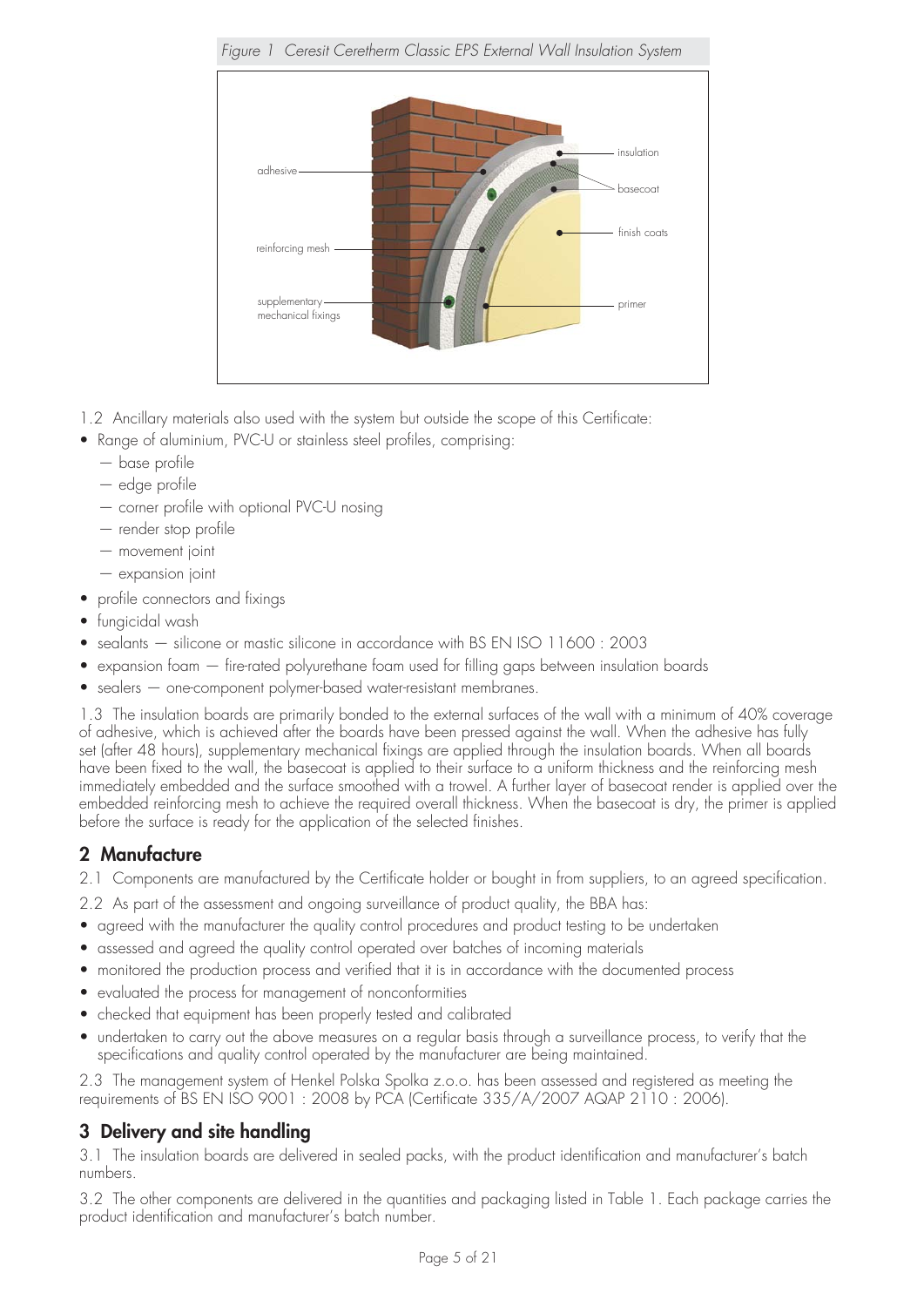| Table 1 Component supply details                        |                                          |
|---------------------------------------------------------|------------------------------------------|
| Component                                               | Quantity and package                     |
| Ceresit CT 83 adhesive                                  | 25 kg bag                                |
| Ceresit CT 85 adhesive                                  | 25 kg bag                                |
| Expanded polystyrene (white and grey) insulation boards | Wrapped in polythene                     |
| Supplementary fixings                                   | Boxed by manufacturer                    |
| Ceresit CT 85 basecoat                                  | 25 kg bag                                |
| Ceresit CT 325 reinforcement mesh                       | Roll, 1.0 m or 1.1 m wide by 50 m length |
| Ceresit CT 15 primer                                    | 10 litre plastic bucket                  |
| Ceresit CT 16 primer                                    | 5 and 10 litre plastic bucket            |
| Ceresit CT 35 finishing coat (mineral)                  | 25 kg bag                                |
| Ceresit CT 136 dash receiver (mineral)                  | 25 kg bag                                |
| Ceresit CT 137 finishing coat (mineral)                 | 25 kg bag                                |
| Ceresit CT 60 finishing coat (acrylic)                  | 25 kg plastic container                  |
| Ceresit CT 63 finishing coat (acrylic)                  | 25 kg plastic container                  |
| Ceresit CT 64 finishing coat (acrylic)                  | 25 kg plastic container                  |
| Ceresit CT 72 finishing coat (silicate)                 | 25 kg plastic container                  |
| Ceresit CT 73 finishing coat (silicate)                 | 25 kg plastic container                  |
| Ceresit CT 74 finishing coat (silicone)                 | 25 kg plastic container                  |
| Ceresit CT 75 finishing coat (silicone)                 | 25 kg plastic container                  |
| Ceresit CT 174 finishing coat (silicate-silicone)       | 25 kg plastic container                  |
| Ceresit CT 175 finishing coat (silicate-silicone)       | 25 kg plastic container                  |
| Ceresit CT 42 decorative coats (acrylic paint)          | 15 litre plastic container               |
| Ceresit CT 44 decorative coats (acrylic paint)          | 15 litre plastic container               |
| Ceresit CT 48 decorative coats (silicone paint)         | 15 litre plastic container               |
| Ceresit CT 54 decorative coats (silicate paint)         | 15 litre plastic container               |
| Spar dash aggregate                                     | 25 kg bag                                |

3.3 The boards must be stored on a firm, clean, level base, off the ground and under cover until required for use. Care must be taken when handling to avoid damage.

3.4 The boards must be protected from prolonged exposure to sunlight, either by storing opened packs under cover or re-covering with opaque polythene sheeting. Care must be taken to avoid contact with solvents or materials containing volatile organic components. The boards must not be exposed to open flame or other ignition sources.

3.5 The adhesive, basecoat and topcoats and all cementitious materials must be stored in dry conditions within 5°C and 30ºC, off the ground and protected from moisture. Contaminated material must be discarded.

3.6 The primer should be stored in a safe area, under cover, and protected from excessive heat and frost at all times.

# Assessment and Technical Investigations

The following is a summary of the assessment and technical investigations carried out on the Ceresit Ceretherm Classic EPS External Wall Insulation System.

# Design Considerations

### **4 General**

4.1 Ceresit Ceretherm Classic EPS External Wall Insulation System, when installed in accordance with this Certificate, is effective in reducing the thermal transmittance (U value) of external masonry walls of new and existing buildings. It is essential that the detailing techniques specified in this Certificate are carried out to a high standard if the ingress of water into the insulation is to be avoided and the full thermal benefit obtained from treatment with the system. Only details specified by the Certificate holder should be used.

4.2 For improved thermal/carbon-emissions performance, the designer should consider additional/alternative fabric and/or services measures.

4.3 The system is for application to the outside of external walls of masonry, or dense or no-fines concrete construction, on new or existing domestic and non-domestic buildings (with or without existing render) up to 18 metres in height. Prior to installation of the system, wall surfaces should comply with section 14 of this Certificate.

4.4 New buildings subject to national Building Regulations should be constructed in accordance with the relevant recommendations of:

- BS EN 1996-2 : 2006, in that the designer should select a construction appropriate to the local wind-driven rain index, paying due regard to the design detailing, workmanship and materials to be used
- BS 8000-3 : 2001.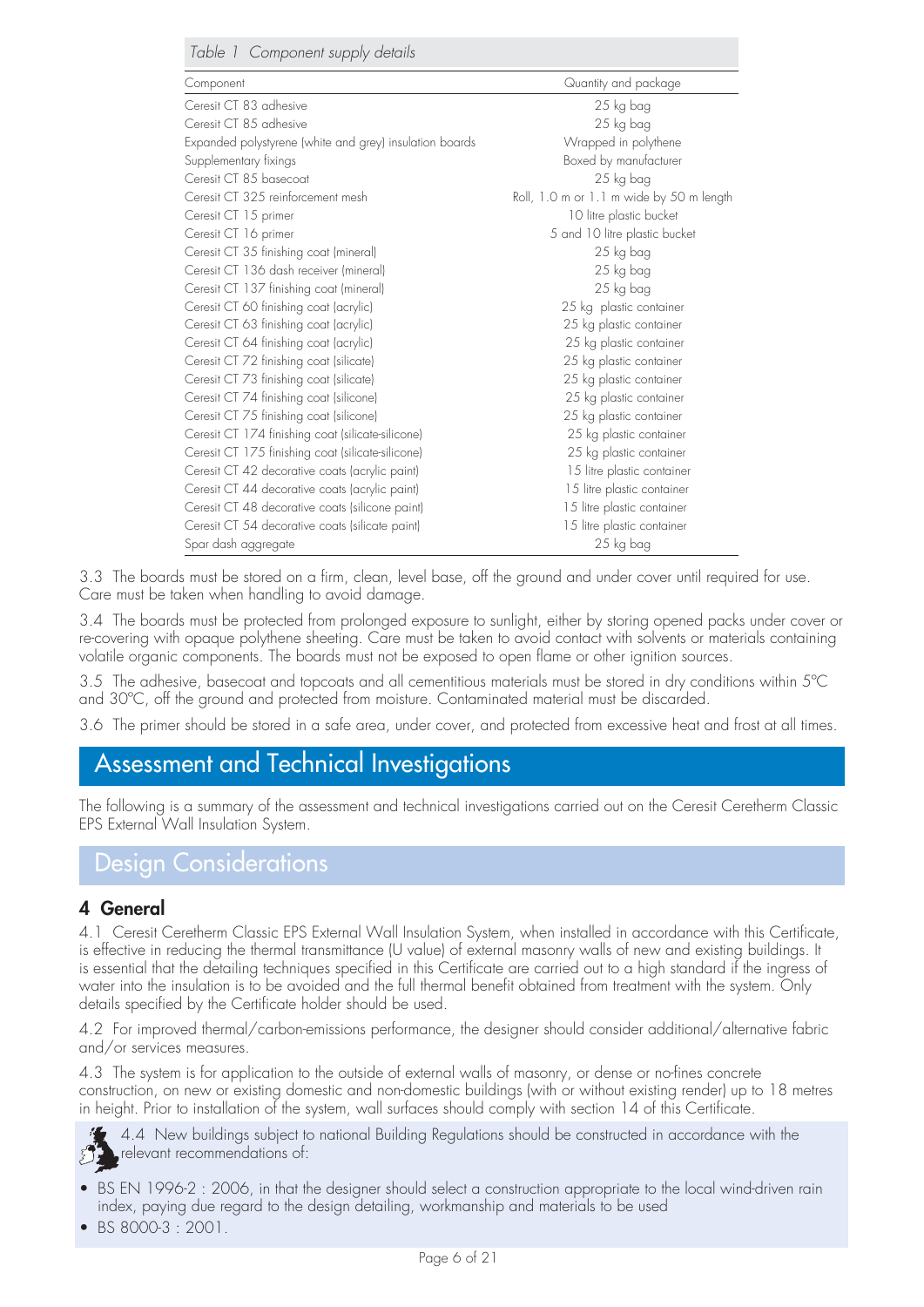4.5 Other new buildings, not subject to regulatory requirements should also be built in accordance with the Standards identified in section 4.4.

4.6 The system will improve the weather resistance of a wall and provide a decorative finish. However, it should only be installed where there are no signs of dampness on the inner surface of the wall other than those caused solely by condensation.

4.7 The effect of the installation of the insulation system on the acoustic performance of a construction is outside the scope of this Certificate.

4.8 The fixing of rainwater goods, satellite dishes, clothes lines, hanging baskets and similar items is outside the scope of this Certificate.

4.9 External plumbing should be removed before installation and alterations made to underground drainage, where appropriate, to accommodate repositioning of the plumbing to the finished face of the system.

4.10 It is essential that this system is installed and maintained in accordance with the conditions set out in this Certificate.

### **5 Practicability of installation**

The system should only be installed by specialised contractors who have successfully undergone training and registration by the Certificate holder (see section 14).

Note: The BBA operates a UKAS Accredited Approved Installer Scheme for external wall insulation; details of approved installer companies are included on the BBA's website (www.bbacerts.co.uk).

### **6 Thermal performance**

6.1 Calculations of thermal transmittance (U value) should be carried out in accordance with BS EN ISO 6946 : 2007 and BRE Report BR 443 : 2006, using the Declared thermal conductivities values ( $\lambda_{\rm D}$ ) of the insulations given in Table 2.

*Table 2 Declared thermal conductivities values (*-<sup>D</sup>*) and available thicknesses*

| Insulation types | Thickness (mm)       | Thermal conductivity $(W \cdot m^{-1} \cdot K^{-1})$ |
|------------------|----------------------|------------------------------------------------------|
| FPS 70 white 038 |                      | 0.038                                                |
| EPS 70 grey 031  | $50 \text{ to } 250$ | 0.031                                                |
| EPS 70 grey 030  |                      | O 0.30                                               |

6.2 The U value of a completed wall will depend on the insulation type and thickness, the type and number of fixings, and the insulating value of the substrate masonry and its internal finish. Calculated U values for sample construction in accordance with the national Building Regulations are given in Table 3, and are based on the thermal conductivities given in Table 2.

| $U$ value <sup>[4]</sup>        | Thickness of Insulation (mm) |                                                                       |                           |                            |                                                                             |                           |
|---------------------------------|------------------------------|-----------------------------------------------------------------------|---------------------------|----------------------------|-----------------------------------------------------------------------------|---------------------------|
| $(W \cdot m^{-2} \cdot K^{-1})$ |                              | 215 mm brickwork, $\lambda = 0.56$ W·m <sup>-1</sup> ·K <sup>-1</sup> |                           |                            | 200 mm dense blockwork, $\lambda = 1.75$ W·m <sup>-1</sup> ·K <sup>-1</sup> |                           |
|                                 | <b>FPS 70</b><br>white 038   | <b>FPS 70</b><br>grey 031                                             | <b>EPS 70</b><br>grey 030 | <b>FPS 70</b><br>white 038 | <b>FPS 70</b><br>grey 031                                                   | <b>EPS 70</b><br>grey 030 |
| 0.18                            | 210                          | 170                                                                   | 170                       | 220                        | 180                                                                         | 170                       |
| 0.19                            | 200                          | 160                                                                   | 160                       | 210                        | 170                                                                         | 160                       |
| 0.25                            | 140                          | 120                                                                   | 110                       | 50                         | 120                                                                         | 120                       |
| 0.26                            | 140                          | 110                                                                   | 110                       | 140                        | 120                                                                         | 120                       |
| 0.28                            | 120                          | 100                                                                   | 100                       | 130                        | 110                                                                         | 110                       |
| 0.30                            | 110                          | 90                                                                    | 90                        | 120                        | 100                                                                         | 100                       |
| 0.35                            | 90                           | 80                                                                    | 80                        | 100                        | 90                                                                          | 80                        |

*Table 3 Insulation thickness required to achieve design U values<sup>[1](2)(3)</sup> given in the national Building Regulations* 

(1) Wall construction inclusive of 13 mm plaster (**λ** = 0.57 W·m<sup>-1</sup>·K<sup>-1</sup>), brickwork (protected) with 17.1% mortar or dense blockwork with 6.7% mortar  $(\lambda = 0.88 \text{ W} \cdot \text{m}^{-1} \cdot \text{K}^{-1})$ . Declared thermal conductivity of insulation values  $(\lambda_{\text{D}})$  is as shown in Table 2. An adhesive layer, 5 mm thick with  $\lambda$  = 0.43 W·m<sup>–1.</sup>K<sup>–1</sup> covering 40% of the area is also included, and a board emissivity of 0.9, together with an external render thickness of 5 mm with  $\lambda = 1$  W·m<sup>-1</sup>·K<sup>-1</sup>.

(2) Calculations based on a bonded system that included 4.6 galvanized steel fixings per square metre with a point thermal transmittance  $\rm X_p$  = 0.004 W·K-1) per steel pin. Use of other types of fixings should be calculated in accordance with BS EN ISO 6946 : 2007. A gap correction (*U*") of zero is assumed. (3) Based upon an incremental insulation thickness of 10 mm.

(4) When applying the maximum available insulation thickness, these walls can achieve U values from 0.13 to 0.16 W·m–2·K–1 depending on insulation type and wall type.

6.3 The system can contribute to maintaining continuity of thermal insulation at junctions between elements and openings. For Accredited Construction Details, the corresponding u-values (Psi) in BRE Information Paper IP 1/06, Table 3, may be used in carbon emission calculations in Scotland and Northern Ireland. Detailed guidance for other junctions and on limiting heat loss by air infiltration can be found in: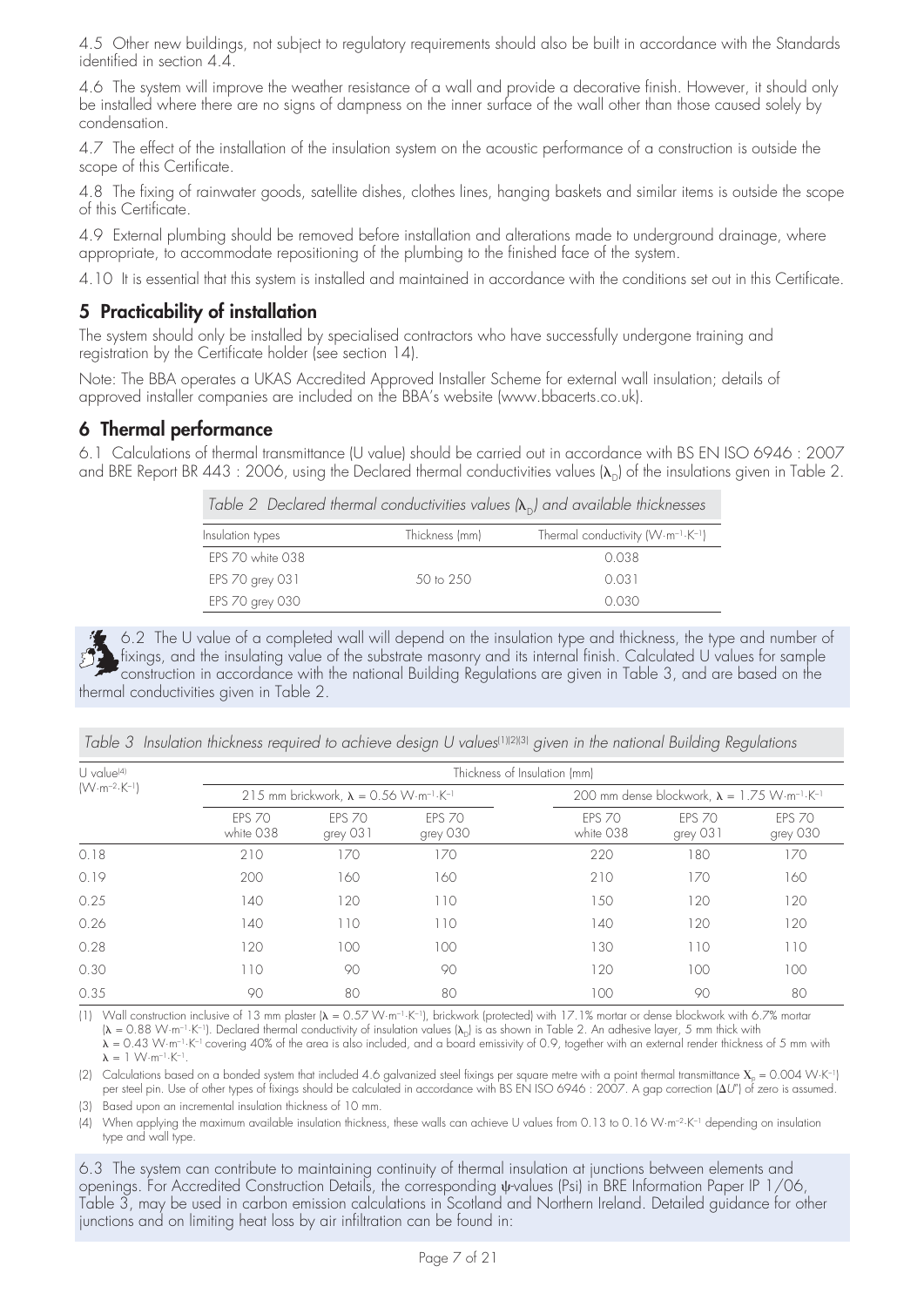*England and Wales* — Approved Documents to Part L and, for new thermal elements to existing buildings, Accredited Construction Details (version 1.0). See also SAP 2009 Appendix K and the *iSBEM User Manual* for new-build **Scotland** – Accredited Construction Details (Scotland)

*Northern Ireland* — Accredited Construction Details (version 1. 0).

## **7 Strength and stability**

### General

7.1 When installed on suitable walls, the system can adequately transfer to the wall the self-weight and negative (suction) and positive (pressure) wind loads normally experienced in the United Kingdom.

7.2 Positive wind load is transferred to the substrate wall directly via bearing and compression of the render and insulation.

7.3 Negative wind pressure is resisted by the bond between each component. The insulation boards are retained by the adhesive and supplementary fixings.

7.4 The wind loads on the wall should be calculated in accordance with BS EN 1991-1-4 : 2005. Special ER. consideration should be given to locations with high wind-load pressure coefficients, as additional fixings may be necessary. In accordance with BS EN 1990 : 2002, it is recommended that a load factor of 1.5 is used to determine the ultimate wind load to be resisted by the system.

7.5 Assessment of structural performance for individual installations should be carried out by a suitably qualified and experienced individual to confirm that:

- the substrate wall has adequate strength to resist the additional loads that may be applied as a result of installing the system, ignoring any positive contribution that may occur from the system
- the proposed system (with associated supplementary fixing layout) provides adequate resistance to negative wind loads
- an appropriate number of site-specific pull-off (bond strength) tests have been conducted on the substrate of the building to determine the minimum resistance to failure of the bond strength.

7.6 The bond strength between the adhesive and the substrate should be determined on site and taken as the mean of the five results divided by a safety factor of nine and multiplied by the minimum bond area.

7.7 The minimal admissible calculated bonded surface area (S) for the system is 40%(1), in accordance with ETAG 004 : 2013.

(1) This bonded area should be increased if the bond strength between the adhesive and the substrate is less than the ultimate wind load.

7.8 The initial adhesive bond between the insulation and the substrate will have a minimum failure resistance of ≥ 30 KN·m<sup>-2</sup>. For calculating the design resistance, a minimum bonded area should be considered and a safety factor of nine applied.

7.9 The number of supplementary fixings, and the span between them, should be determined by the system designer. The mechanical fixings, which must be covered by an appropriate ETA, will initially transfer the weight of the system to the substrate wall. The fixing must be selected to give adequate support to the weight of the system at the minimum spacing.

#### Impact resistance

7.10 Hard body impact tests were carried out in accordance with ETAG 004 : 2013. The system is suitable for the Use Categories listed in Table 4 of this Certificate.

| Table 4 Ceresit Ceretherm Classic EPS External Wall Insulation System impact resistance |                                                                       |  |
|-----------------------------------------------------------------------------------------|-----------------------------------------------------------------------|--|
|                                                                                         | Use Category <sup>(1)</sup>                                           |  |
| Rendering system:<br>Ceresit CT 85 (basecoat) + finishing coats indicated below         | Ceresit CT 325 Single-layer mesh<br>(see section 1.1 - Reinforcement) |  |
| Ceresit CT 35, Ceresit CT 136, Ceresit CT 137 (mineral finishing coats)                 | Category III                                                          |  |
| Ceresit CT 60, Ceresit CT 63, Ceresit CT 64 (acrylic finishing coats)                   | Category II                                                           |  |
| Ceresit CT 72, Ceresit CT 73 (silicate finishing coats)                                 | Category II                                                           |  |
| Ceresit CT 74, Ceresit CT 75 (silicone finishing coats)                                 | Category II                                                           |  |
| Ceresit CT 174, Ceresit CT 175 (silicate-silicone finishing coats)                      | Category II                                                           |  |

(1) Use Categories are defined in ETAG 004 : 2013 as:

• Category I — a zone readily accessible at ground level to the public and vulnerable to hard body impacts but not subjected to abnormally rough use

 • Category II — a zone liable to impacts from thrown or kicked objects, but in public locations where the height of the system will limit the size of the impact; or at lower levels where access to the building is primarily to those with some incentive to exercise care

• Category III — a zone not likely to be damaged by normal impacts caused by people or by thrown or kicked objects.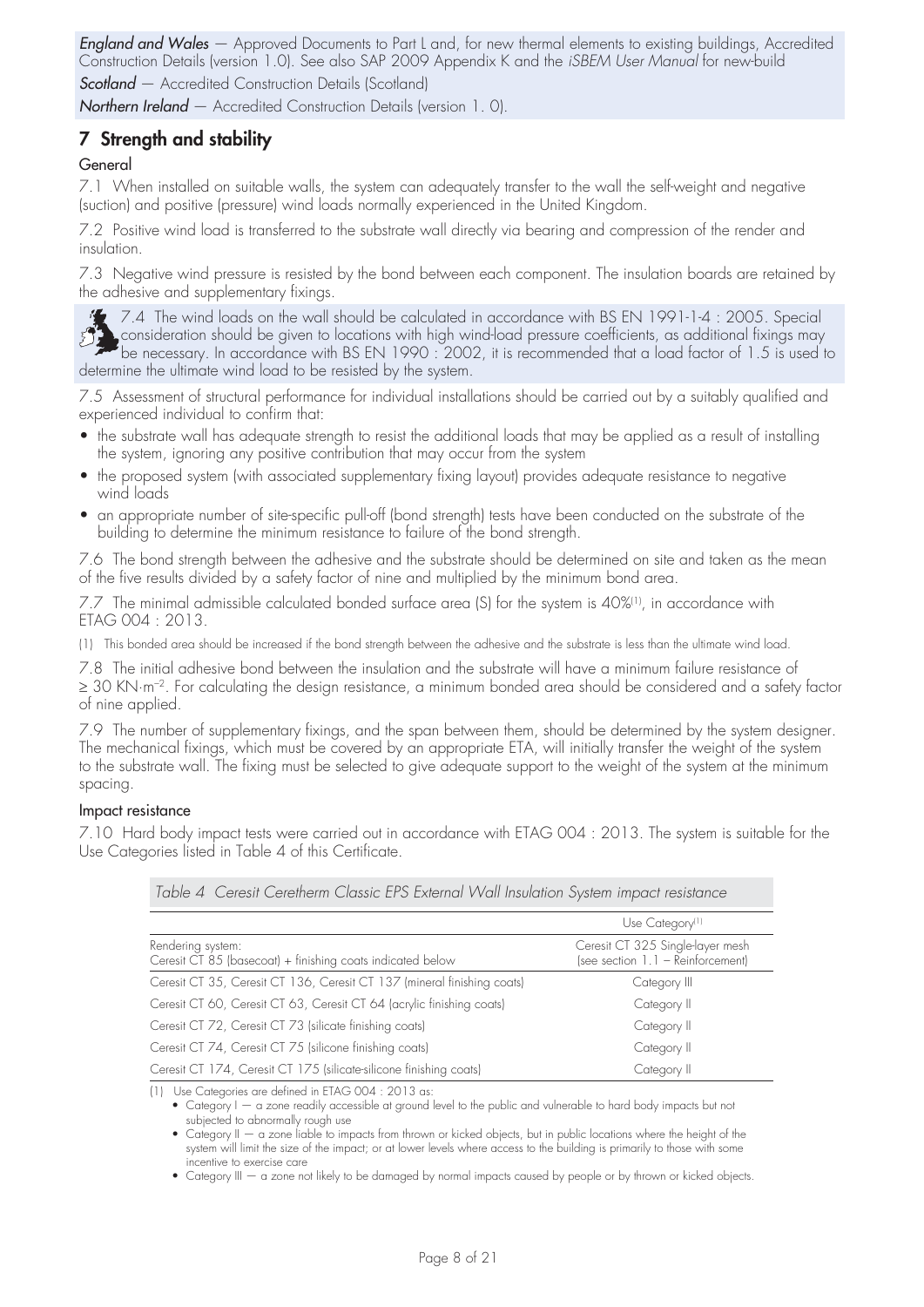### **8 Behaviour in relation to fire**

8.1 The reaction to fire classification is class B-s1, d0 in accordance with BS EN 13501-1: 2007.

シュ 8.2 The fire classification applies to the full range of thicknesses covered by this Certificate.

8.3 The system is restricted for use in buildings up to 18 metres in height.

8.4 For houses in Scotland, and for all buildings in England and Wales and Northern Ireland, the system is considered suitable for use on, or at any distance from, the boundary.

8.5 For flats and maisonettes and non-domestic building in Scotland, the system is suitable only for use more  $\mathbb{C}^{\mathbb{C}^{\mathbb{C}}}_{\mathbb{C}^{\mathbb{C}}}$  than one metre from the boundary.

8.6 The system is not classified as 'non-combustible' therefore, calculations for unprotected areas may apply dependent on the fire resistance characteristics of the wall.

8.7 For application to second storey walls and above, it is recommended that the designer considers at least one stainless steel fixing per square metre and fire barriers in line with compartment walls and floors as advised in BRE Report BR 135 : 2013 (see Figure 2 of this Certificate).

*Figure 2 Fire barrier details*



### **9 Proximity of flues and appliances**

When the system is installed in close proximity to certain flue pipes, the relevant provisions of the national Building Regulations should be met:

*England and Wales* — Approved Document J

*Scotland* — Mandatory Standard 3.19, clause 3.19.4(1)(2)

- (1) Technical Handbook (Domestic).
- (2) Technical Handbook (Non-Domestic).
- *Northern Ireland* Technical Booklet L

### **10 Water resistance**

10.1 The system will provide a degree of protection against water ingress. However, care should be taken to ensure that walls are adequately watertight prior to application of the system. The system must only be installed where there is no sign of dampness on the inner surface of the substrate other than that caused solely by condensation.

10.2 Designers and installers should take particular care in detailing around openings, penetrations and movement joints to minimise the risk of water ingress.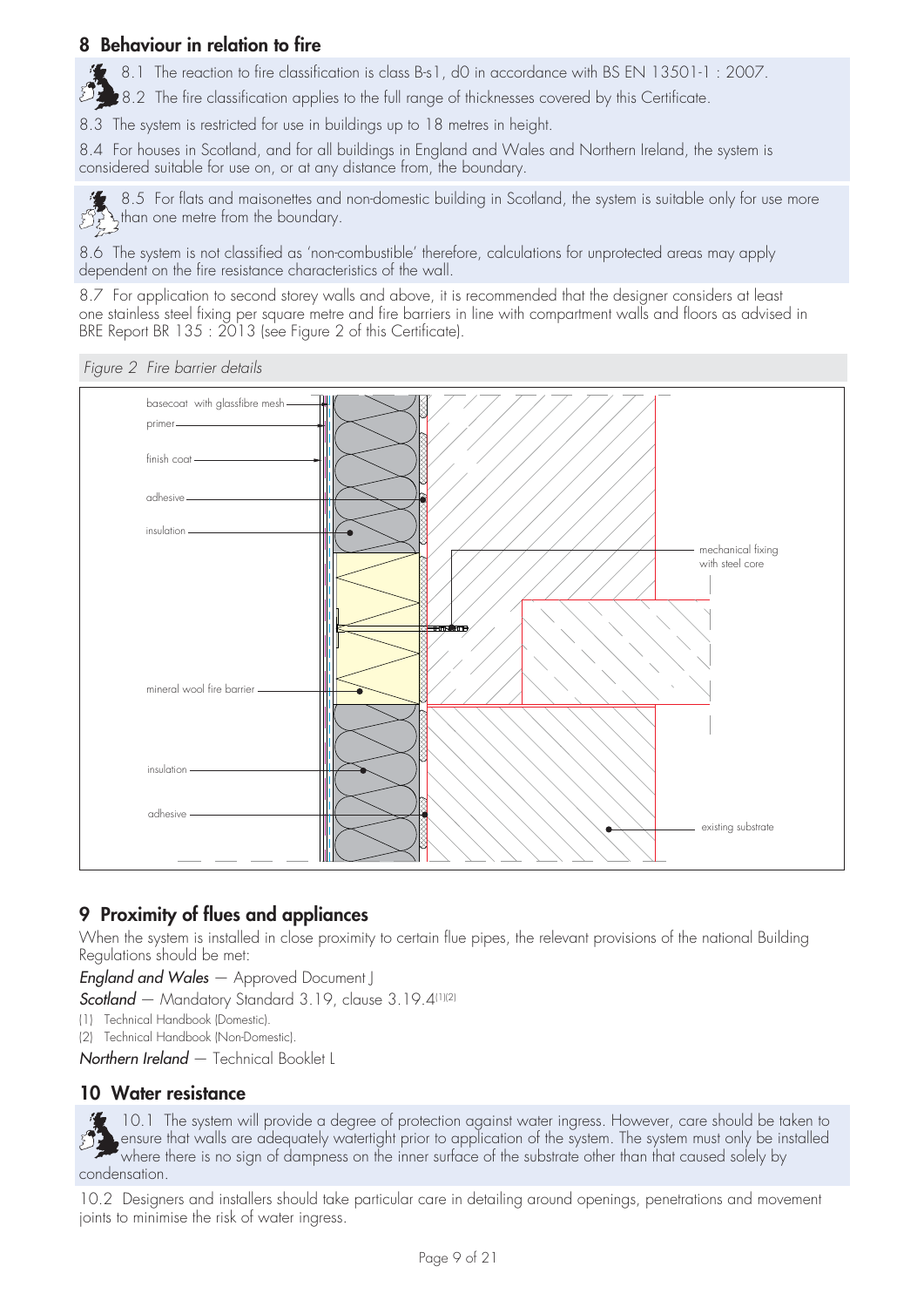10.3 The guidance given in BRE Report BR 262 : 2002 should be followed in connection with the watertightness of solid wall constructions. The designer should select a construction appropriate to the local wind-driven index, paying due regard to the design detailing, workmanship and materials to be used.

10.4 At the top of walls, the system should be protected by an adequate overhang or other detail designed for use with this type of system (see section 16).

### **11 Risk of condensation**

 $\frac{dQ}{dx}$  11.1 Designers must ensure that an appropriate condensation risk analysis has been carried out for all parts of the construction, including openings and penetrations at junctions between the insulation system and windows, to minimise the risk of condensation. The recommendations of BS 5250 : 2011 should be followed.

#### Surface condensation



11.2 Walls will adequately limit the risk of surface condensation when the thermal transmittance (U value) does not exceed 0.7 W·m–2·K–1 at any point and the junctions with other elements and openings comply with section 6.3 of this Certificate.



11.3 Walls will adequately limit the risk of surface condensation when the thermal transmittance (U value) does not exceed 1.2 W·m–2·K–1 at any point. Guidance may be obtained from BS 5250 : 2011, section 4 and Annex G, and BRE Report BR 262 : 2002.

#### Interstitial condensation



11.4 Walls incorporating the system will adequately limit the risk of interstitial condensation when they are designed and constructed in accordance with BS 5250 : 2011, section 4 and Annexes D and G.

11.5 The water vapour resistance (*µ*) factor (for the insulation boards) and equivalent air layer thickness (s<sub>a</sub>) (for the render systems) is shown in Table 5 of this Certificate.

#### *Table 5 Water vapour resistance factor and equivalent air layer thickness*

|                                                                                                                                                                                      | $s_{d}$ (m) | $(\mu)$                  |
|--------------------------------------------------------------------------------------------------------------------------------------------------------------------------------------|-------------|--------------------------|
| Expanded polystyrene - insulation thickness 50 mm to 250 mm<br>(white and grey EPS 70)                                                                                               |             | $20 - 40$ <sup>(1)</sup> |
| Rendering system <sup>(2)</sup> : Ceresit CT 85 basecoat <sup>(3)</sup> plus, as appropriate, primer + finish coat (specific particle size)<br>+ decorative coat, as indicated below |             |                          |
| Ceresit CT 16 + Ceresit CT 35 (particle size 3.5 mm)                                                                                                                                 | 0.23        |                          |
| Ceresit CT 136 (excluding spar dash)                                                                                                                                                 | 0.23        |                          |
| Ceresit CT 16 + Ceresit CT 137 (particle size 2.5 mm)                                                                                                                                | 0.17        |                          |
| Ceresit CT 16 + Ceresit CT 60 (particle size 2.5 mm)                                                                                                                                 | 0.32        |                          |
| Ceresit CT 16 + Ceresit CT 60 (particle size 1.5 mm)                                                                                                                                 | 0.41        |                          |
| Ceresit CT 16 + Ceresit CT 63 (particle size 3.0 mm) + Ceresit CT 44                                                                                                                 | 0.43        |                          |
| Ceresit CT 16 + Ceresit CT 64 (particle size 2.0 mm)                                                                                                                                 | 0.26        |                          |
| Ceresit CT 15 + Ceresit CT 72 (particle size 2.5 mm)                                                                                                                                 | 0.15        |                          |
| Ceresit CT 15 + Ceresit CT 73 (particle size 3.0 mm)                                                                                                                                 | 0.16        |                          |
| Ceresit CT 16 + Ceresit CT 74 (particle size 1.5 mm)                                                                                                                                 | 0.26        |                          |
| Ceresit CT 16 + Ceresit CT 74 (particle size 2.5 mm)                                                                                                                                 | 0.28        |                          |
| Ceresit CT 16 + Ceresit CT 75 (particle size 3.0 mm)                                                                                                                                 | 0.34        |                          |
| Ceresit CT 16 + Ceresit CT 174 (particle size 2.0 mm)                                                                                                                                | 0.19        |                          |
| Ceresit CT 16 + Ceresit CT 175 (particle size 2.0 mm)                                                                                                                                | 0.20        |                          |
| Ceresit CT 16 + Ceresit CT 175 (particle size 2.0 mm) + Ceresit CT 54                                                                                                                | 0.21        |                          |
| Ceresit CT 16 + Ceresit CT 175 (particle size 2.0 mm) + Ceresit CT 48                                                                                                                | 0.29        |                          |
| Ceresit CT 16 + Ceresit CT 175 (particle size 2.0 mm) + Ceresit CT 44                                                                                                                | 0.37        |                          |
| Rendering system <sup>(4)</sup> : Ceresit CT 85 basecoat <sup>(3)</sup> plus decorative coat <sup>(5)</sup> , as indicated below                                                     |             |                          |
| Ceresit CT 42 (acrylic paint)                                                                                                                                                        | 0.14        |                          |
| Ceresit CT 44 (acrylic paint)                                                                                                                                                        | 0.17        |                          |
| Ceresit CT 48 (silicone paint)                                                                                                                                                       | 0.09        |                          |
| Ceresit CT 54 (silicate paint)                                                                                                                                                       | 0.08        |                          |

(1) It is recommended that the lower figure is used when assessing the interstitial condensation risk.

(2) Comprising basecoat, reinforcing mesh, key coat and finish coat (minimum thickness 4.5 mm, which is based on particle size of 1.5 mm, and maximum thickness 7.5 mm, which is based on particle size of 3.5 mm).

(3) Applied to a thickness of between 3.0 mm to 4.0 mm.

(4) Comprising basecoat and decorative coat (acrylic, silicone and silicate paints).

(5) Results based on 2 coats of decorative paint finish, with a nominal thickness of 80 to 120 microns.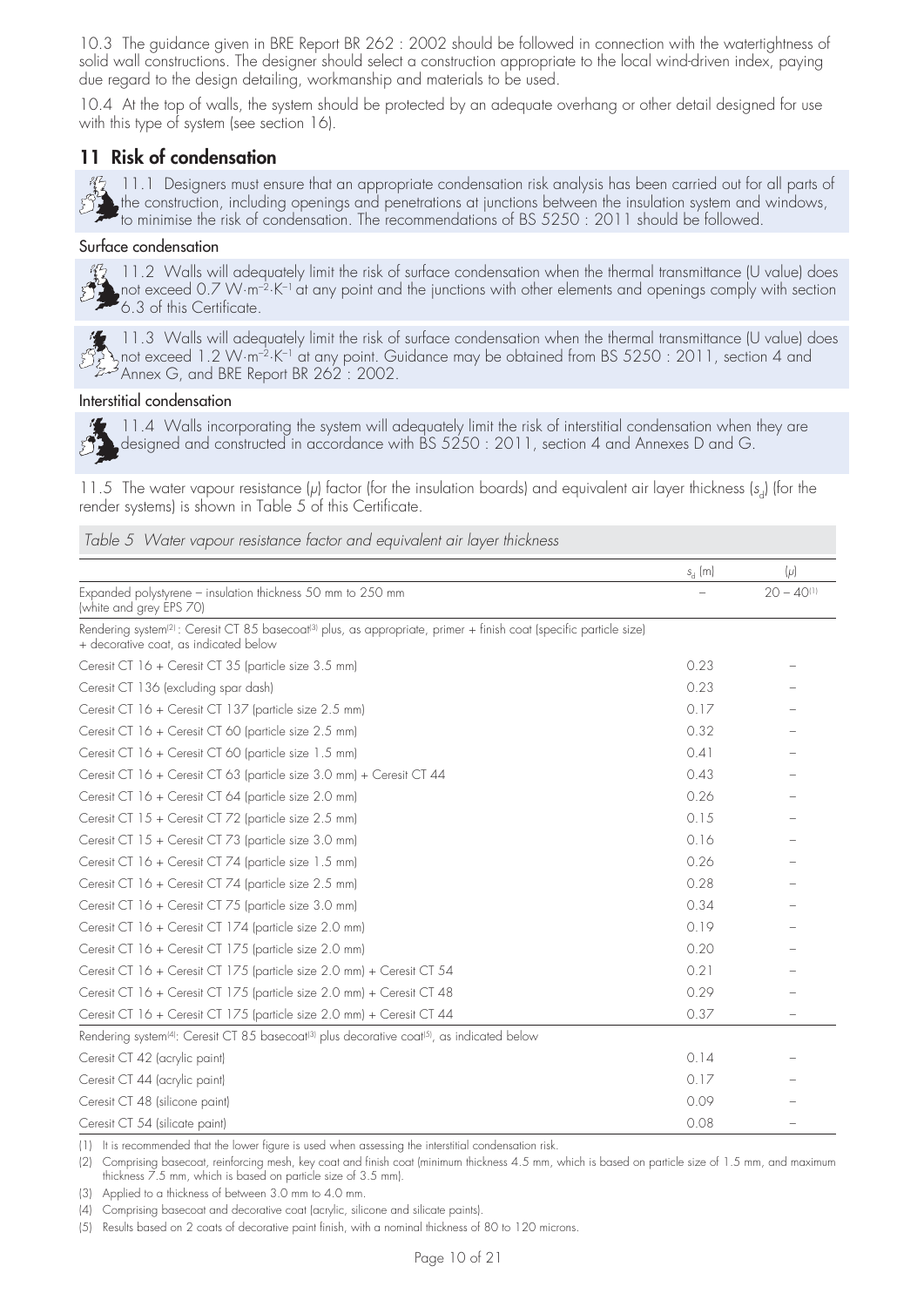### **12 Maintenance and repair**



 $\mathcal{I}$  12.1 Regular checks should be made on the installed system, including:

- visual inspection of the render for signs of damage. Cracks in the render exceeding 0.2 mm must be repaired
- examination of the sealant around openings and service entry points
- visual inspection of architectural details designed to shed water to confirm that they are performing properly
- visual inspection to ensure that water is not leaking from external downpipes or gutters; such leakage could penetrate the rendering
- necessary repairs effected immediately and the sealant joints at window and door frames replaced at regular intervals
- maintenance schedules, which should include the replacement and resealing of joints, for example between the insulation system and window and door frame.

12.2 Damaged areas must be repaired using the appropriate components and procedures detailed in the Certificate holder's installation instructions and in accordance with BS EN 13914-1 : 2005.

### **13 Durability**

13.1 The system will have a service life of not less than 30-years provided any damage to the surface finish is repaired immediately and regular maintenance is undertaken, as described in Section 12.

13.2 Any render containing cement may be subject to lime bloom. The occurrence of this may be reduced by avoiding application in adverse weather conditions. The effect is transient and less noticeable on lighter colours.

13.3 The render may become discoloured with time, the rate depending on the initial colour, the degree of exposure and atmospheric pollution, as well as the design and detailing of the wall. In common with traditional renders, discoloration by algae and lichens may occur in wet areas. The appearance may be restored by a suitable power wash or, if required, by over coating.

13.4 To maintain a high quality aesthetic appearance, it may be necessary to periodically overcoat the building using a suitable masonry coating (ie one covered by a valid BBA Certificate for this purpose). Care should be taken not to adversely affect the water vapour transmission or fire characteristics of the system. The advice of the Certificate holder should be sought as to the suitability of a particular product.

### **Installation**

### **14 Site survey and preliminary work**

14.1 A pre-installation survey of the property must be carried out to determine suitability for treatment and the need for any necessary repairs to the building structure before application of the system. A specification is prepared for each elevation of the building indicating:

- the position of beads
- detailing around windows, doors and at eaves
- damp-proof course (dpc) level
- exact position of expansion joints, if required
- areas where flexible sealants must be used
- any alterations to external plumbing
- the position of fire barriers.

14.2 The survey should include tests conducted on the walls of the building by the Certificate holder or their approved installers to determine the pull-out resistance of the proposed supplementary mechanical fixings. An assessment and recommendation is made on the type and number of fixings required to withstand the building's expected wind loading based on calculations using the test data and pull-out resistance (see section 7).

14.3 All modifications, such as provision for fire barriers (see section 8) and necessary repairs to the building structure, must be completed before installation of the system commences.

14.4 Surfaces should be sound, clean and free from loose material. The flatness of surfaces must be checked; this may be achieved using a straight-edge tool spanning the storey height. Any excessive irregularities, ie greater than 20 mm, must be made good prior to installation, to ensure that the insulation boards are installed with a smooth, in-plane finished surface.

14.5 Where surfaces are covered with an existing rendering, it is essential that the bond between the background and the render is adequate. All loose areas should be hacked off and reinstated.

14.6 On existing buildings, purpose-made sills must be fitted to extend beyond the finished face of the system. New buildings should incorporate suitably deep sills.

14.7 Internal wet work, eg screeding or plastering, should be completed and allowed to dry prior to the application of the system.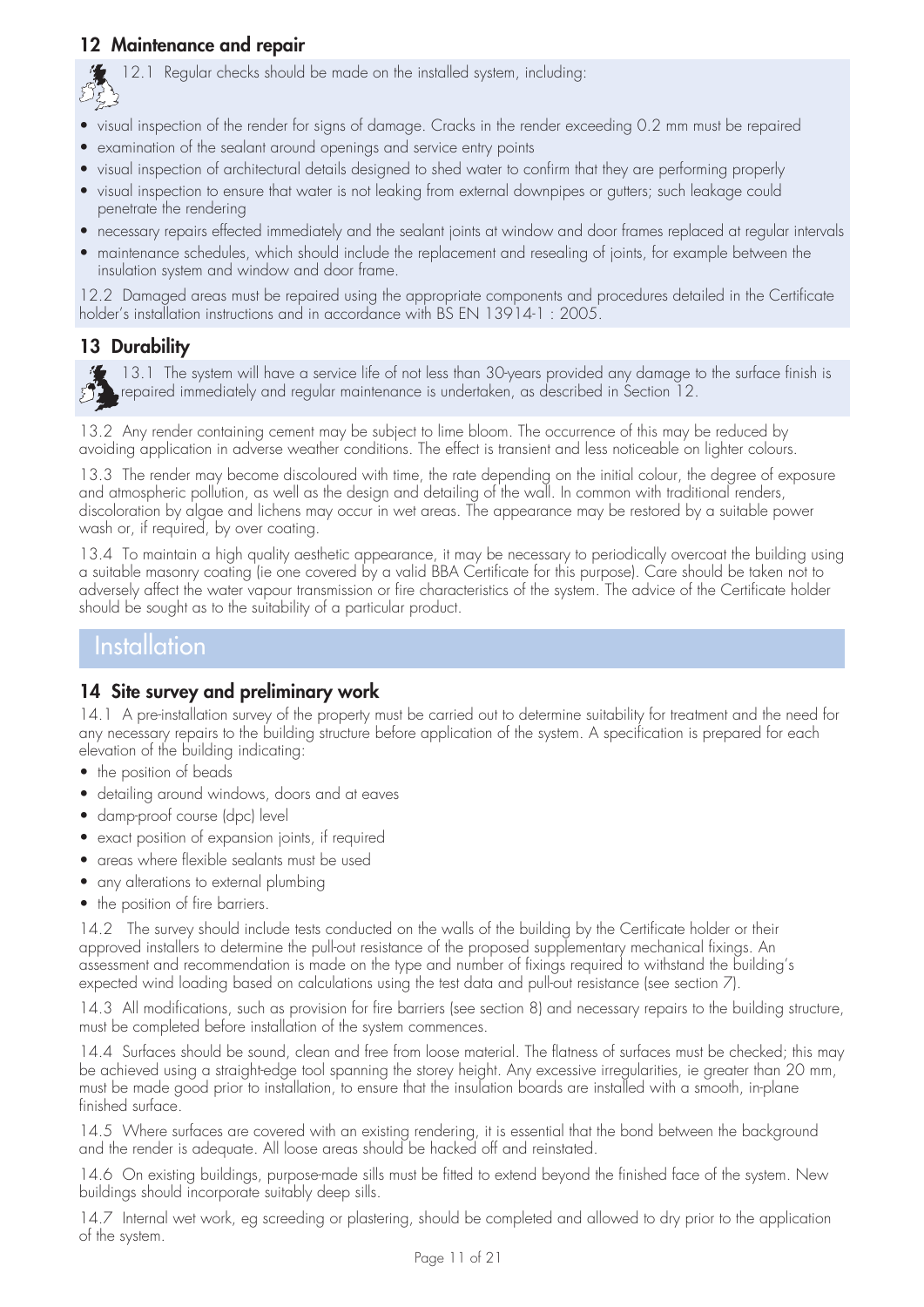# **15 Approved Installers**

Application of the system, within the context of this Certificate, must be carried out by installers approved by the Certificate holder. A Certificate holder approved installer is a company:

- employing operatives who have been trained and approved by the Certificate holder to install the system and which has operatives who, upon completion of their training, have been issued with an appropriate identification card by the Certificate holder
- which has undertaken to comply with the Certificate holder's application procedure, containing the requirement for each application team to include at least one member operative trained by the Certificate holder
- subject to at least one inspection per annum by the Certificate holder to ensure suitable site practices are being employed. This may include unannounced site inspections.

### **16 Procedure**

### General

16.1 Installation of the system must be carried out in accordance with the Certificate holder's current installation instructions.

16.2 Weather conditions should be monitored to ensure correct application and curing conditions. Application of coating materials must not be carried out at temperatures below 5°C or above 30°C, nor if exposure to frost is likely, and the coating must be protected from rapid drying. Installation should not take place during rainfall or if rain is anticipated. In addition, cementitious-based renders must not be applied if the temperature will fall below 0°C within 72 hours of completion.

16.3 The planarity of the substrate must be checked, and any protrusions exceeding 10 mm removed.

16.4 The primers should always be used, and diluted if required (see section 1).

16.5 All rendering should be in accordance with the relevant recommendations of BS EN 13914-1 : 2005.

### Positioning and securing insulation boards

16.6 The base profile is secured to the external wall above the dpc using the approved profile fixings at approximately 300 mm centres (see Figure 3). Base rail connectors are inserted at all rail joints. Extension profiles are fixed to the front lip of the base rail or stop end channel where appropriate.



16.7 The adhesive is prepared with the required amount of water (see section 1), and mixed with a paddle mixer until the desired consistency is achieved. After allowing the adhesive to rest for 2 minutes, it is stirred again. The adhesive is applied in a continuous line around the perimeter of the board with three additional dabs of adhesive distributed uniformly over the remaining surface (see Figure 4). The amount of adhesive applied should cover at least 40% of the board after the boards have been pressed against the wall. Alternatively, it can be applied over the entire face of the insulation board using a notched trowel.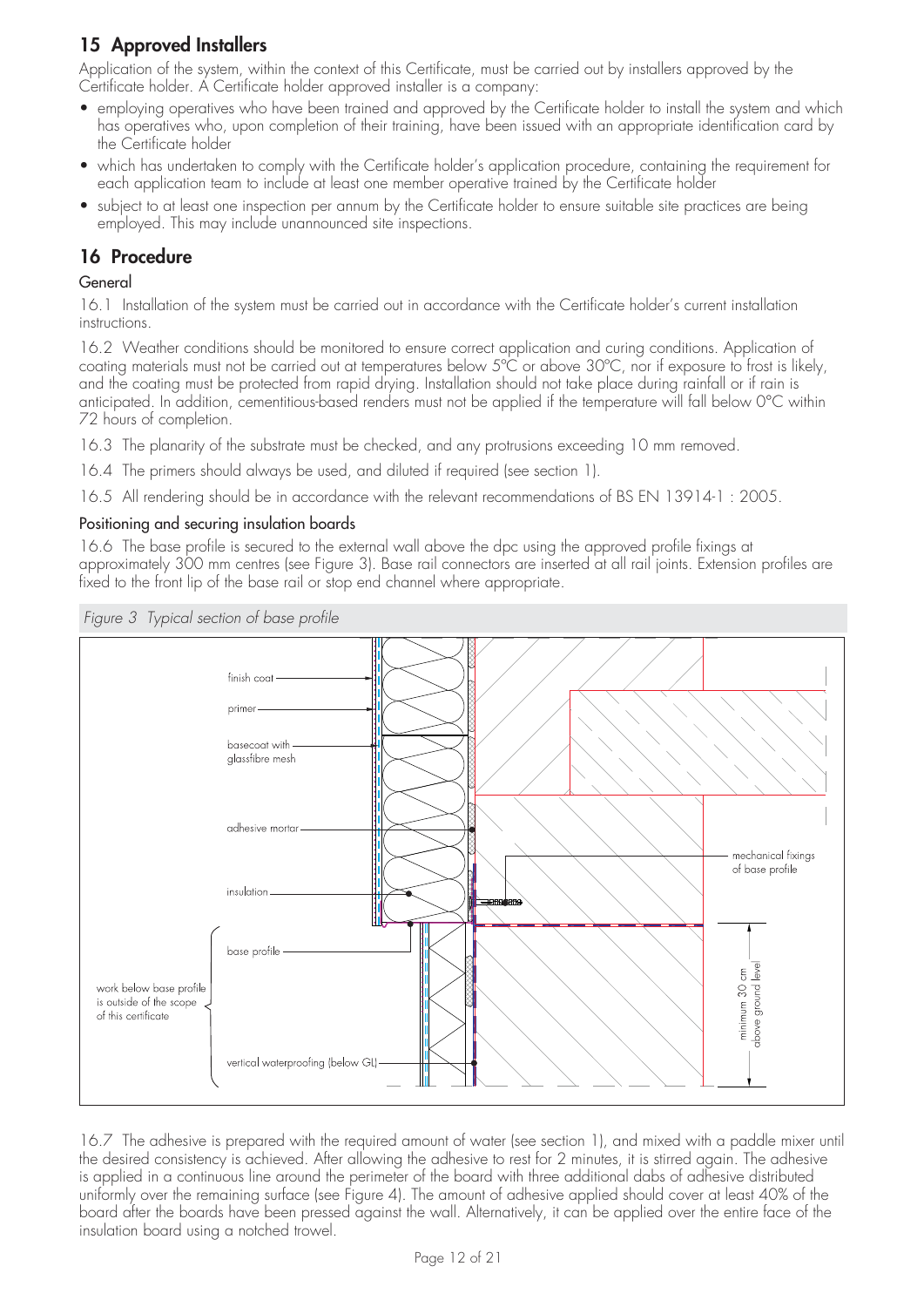*Figure 4 Insulation boards adhesive pattern*



16.8 The first run of insulation boards are placed on the base profile with adhesive applied. The boards must be pressed firmly against the wall and butted tightly together and aligned to achieve a level finish. Subsequent rows of boards are positioned so that the vertical board joints are staggered and overlapped at the building corners and so that the board joints do not occur within 200 mm of the corners of openings (see Figure 5). Joints between boards greater than 2 mm should be filled with slivers of insulation board or low density polyurethane foam. Gaps greater than 10 mm should be closed by repositioning or, where appropriate, by cutting boards to fit. Any high spots or irregularities are removed by lightly planing with a rasp over the whole surface. Alignment should be checked as work proceeds.



16.9 After the adhesive has fully set (after 48 hours), supplementary mechanical fixings are applied through the insulation board into the substrate wall as described in section 16.10. The number of fixings would be increased as required (such as in corner zones of the building), depending on the location of the building, wind load calculation and the installation height. Details of supplementary mechanical fixings (including their layout on the insulation boards) are based on pull-out test results, substrate type and wind loading data.

16.10 Holes are drilled through the insulation into the substrate wall to the required depth, one fixing in the centre of the insulation board and one on either side of this fixing, in a horizontal line. For a typical installation, after allowing for extra fixings in the end zones of the building, the average number of supplementary mechanical fixings is equal to 4.6 fixings per square metre for an installation height up to 15 metres. Around openings, additional fixings should be installed as determined by the system designer. The mechanical fixings are inserted and tapped firmly into place, securing the boards to the substrate.

16.11 To fit around details such as doors and windows, insulation boards may be cut with a sharp knife or a fine-tooth saw. If required, purpose-made window sills are fitted, which are designed to prevent water ingress and incorporate drips to shed water clear of the system.

16.12 Installation continues until the whole wall is completely covered including, where appropriate, the building soffits and eaves.

16.13 Window and door reveals should be insulated to minimise the effects of cold bridging. Where clearance is limited, strips of approved insulation should be installed to suit available margins and details.

16.14 Prior to the application of the render system, a bead of joint sealant is gun-applied at window and door frames, overhanging eaves, gas and electric meter boxes, and wall vents, or where the render abuts any other building material or surface.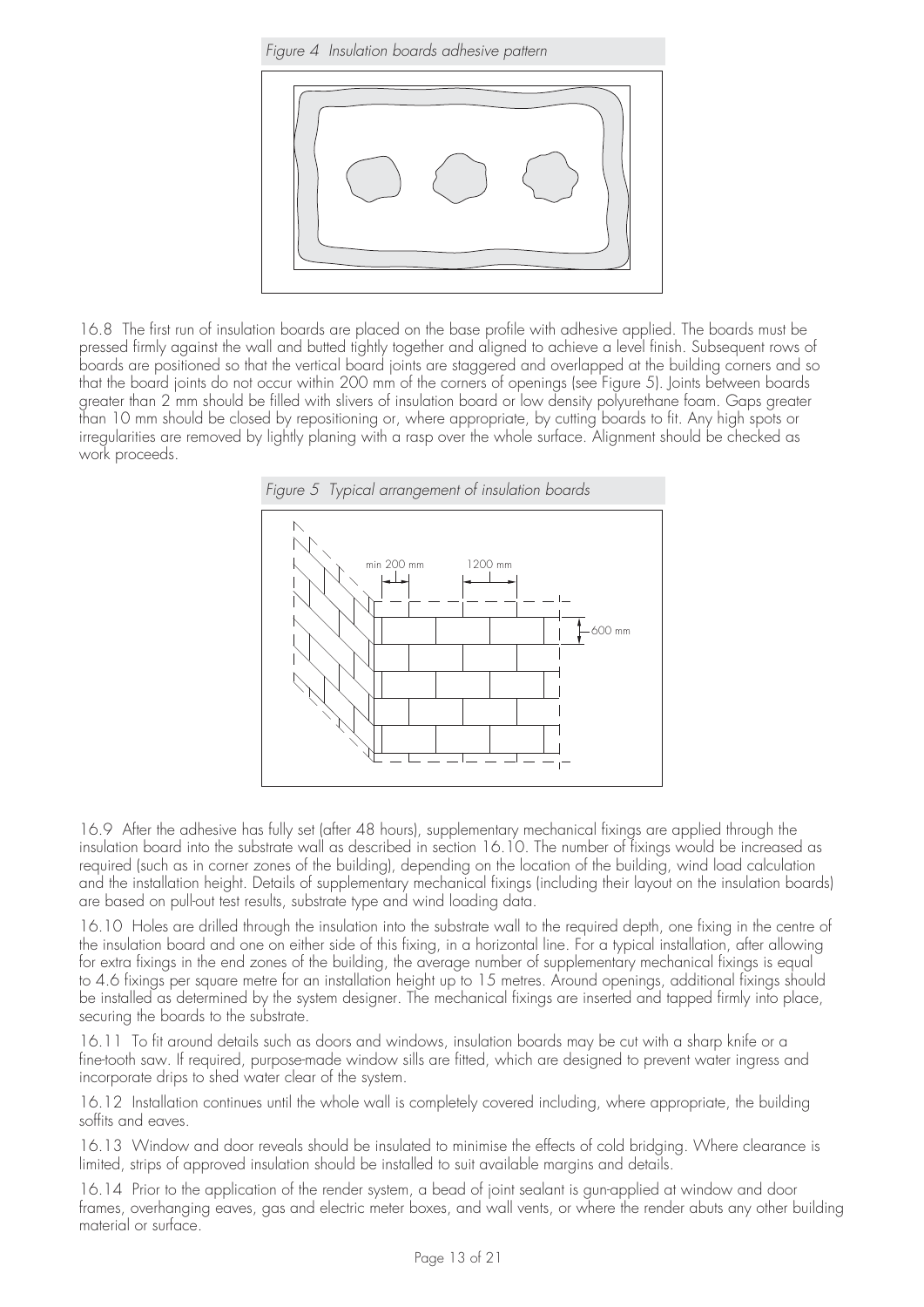16.15 All corners are fixed with mesh angles installed with adhesive mortar. Where appropriate, application specific profiles are installed, to allow the rainwater to drain away.

#### Movement joints

16.16 Generally, movement joints are not required in the system but, if an expansion joint is already incorporated in the substrate, a movement joint must be provided in the insulation system (see Figure 6).



### Application of basecoat and reinforcement mesh

16.17 The basecoat is prepared with the required amount of water (see section 1) then applied over the insulation boards using a stainless steel trowel, and floated with a Darby float to an approximate thickness of 3 mm. The reinforcement mesh (with its concave surface to the wall) is immediately embedded into the basecoat by trowelling from the centre to the edge and an additional light coat of basecoat is applied (whilst the first coat is still wet) to ensure the mesh is free of wrinkles. Further basecoat is then applied as required, to ensure the mesh is completely covered and the required minimum thickness of basecoat is achieved whilst ensuring that the mesh is placed in the top one third of basecoat.

16.18 The basecoat is applied progressively, working in one-metre sections in a vertical or horizontal direction.

16.19 Overlapping at all mesh joints should not be less than 100 mm.

16.20 In all cases, additional pieces of reinforcing mesh (approximate size 350 mm by 200 mm) should be used diagonally at the corners of openings, as shown in Figure 7. For areas requiring extra resistance to impact, two mesh layers should be used and applied in two stages.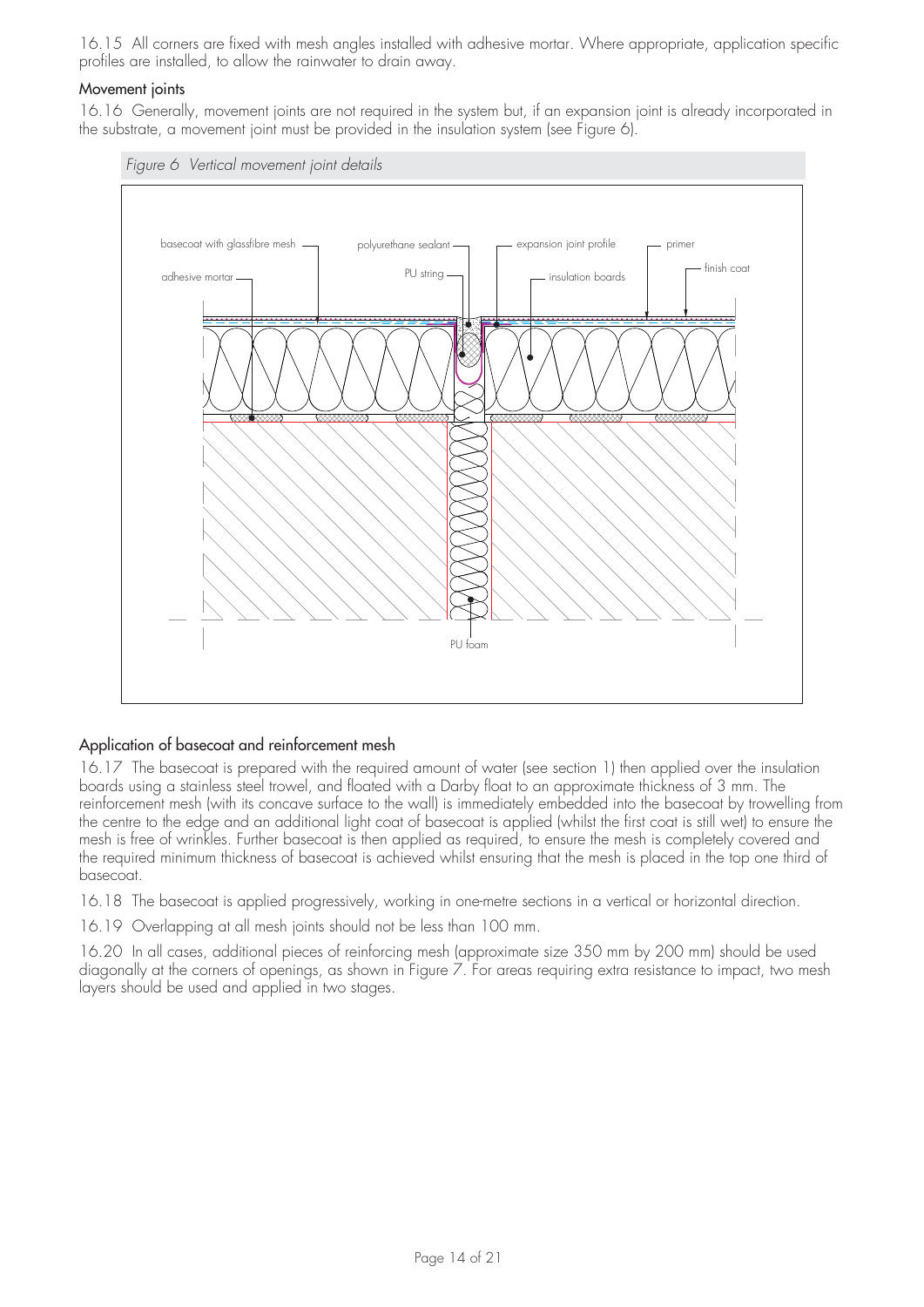

16.21 Once the whole wall is completed, the basecoat (with mesh embedded) is left to dry for at least 2 days before applying a second coat. The drying time will depend upon the conditions, but an additional 24 hours should elapse before primer and finishing coats are applied. The overall thickness of the reinforced basecoat must be greater than 3 mm.

### Primer

16.22 The primer coat is roller-applied, or applied with long-hair brushes, after the basecoat has dried, first making sure it is free from any irregularities (trowel-marks, exposed mesh, etc). It is recommended that the colour of the primer corresponds to the colour of the finish coat.

### Finishing

16.23 Stop beads are positioned vertically, eg at party wall positions where the adjoining house does not require treatment.

16.24 The basecoat and the primer should be thoroughly dry before application of the finish coat. The drying time will depend upon the conditions, but at least 48 hours should elapse before applying the finish coats.

16.25 The render finishes are applied to the required thicknesses (see section 1), using a stainless steel trowel and finished with a plastic trowel to create a textured finish. The drying time is dependent on conditions, but will typically be 24 hours in accordance with the Certificate holder's instructions.

16.26 Continuous surfaces must be completed without a break, eg working to a wet edge. Care should be taken to prevent the basecoats and finish coats from either drying too rapidly or freezing.

16.27 At the top of walls, the system should be protected by an adequate overhang (see Figure 8) or by an adequately sealed purpose-made flashing. Care should be taken in the detailing of the system around openings and projections (see Figures 9, 10, 11 and 12).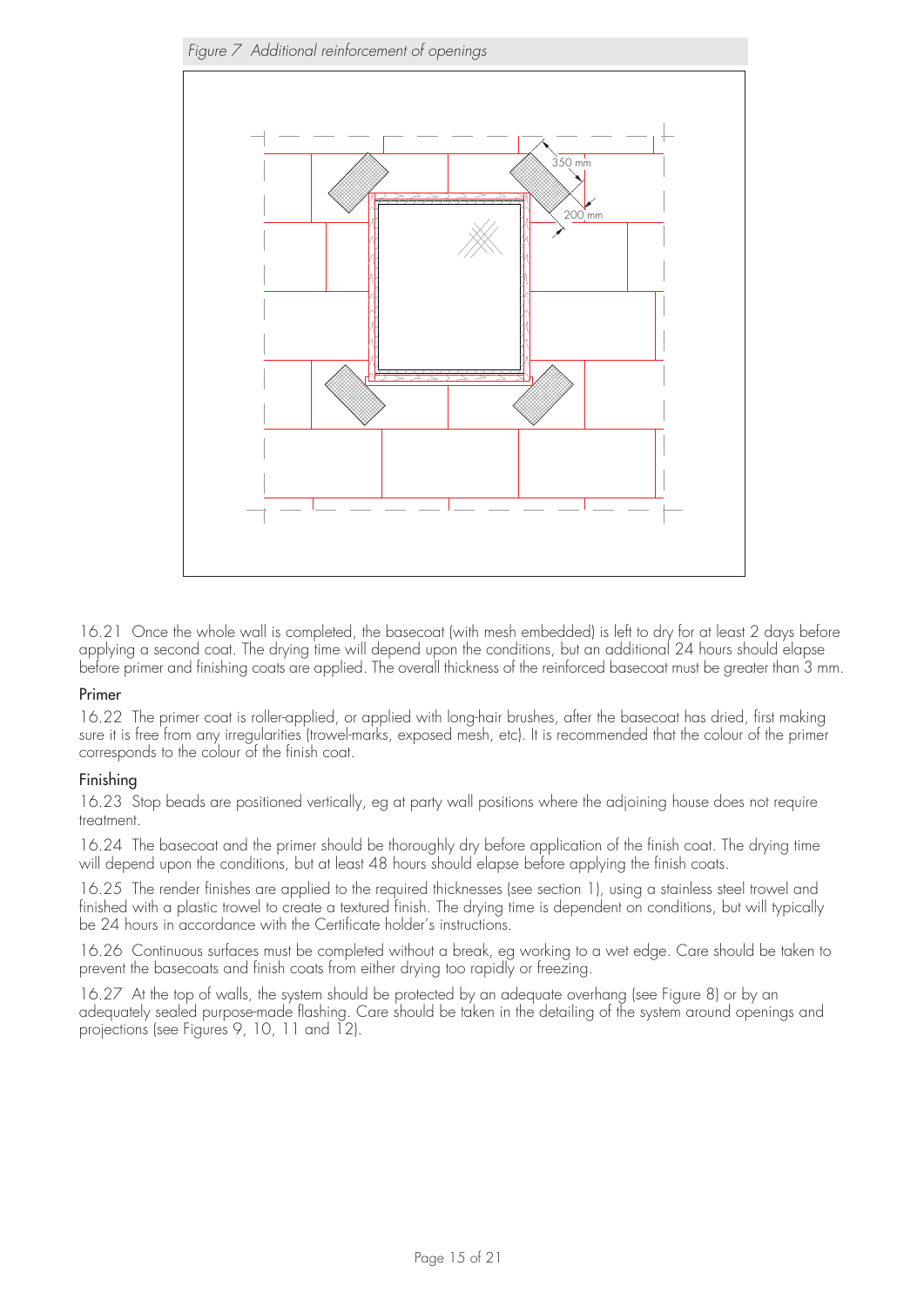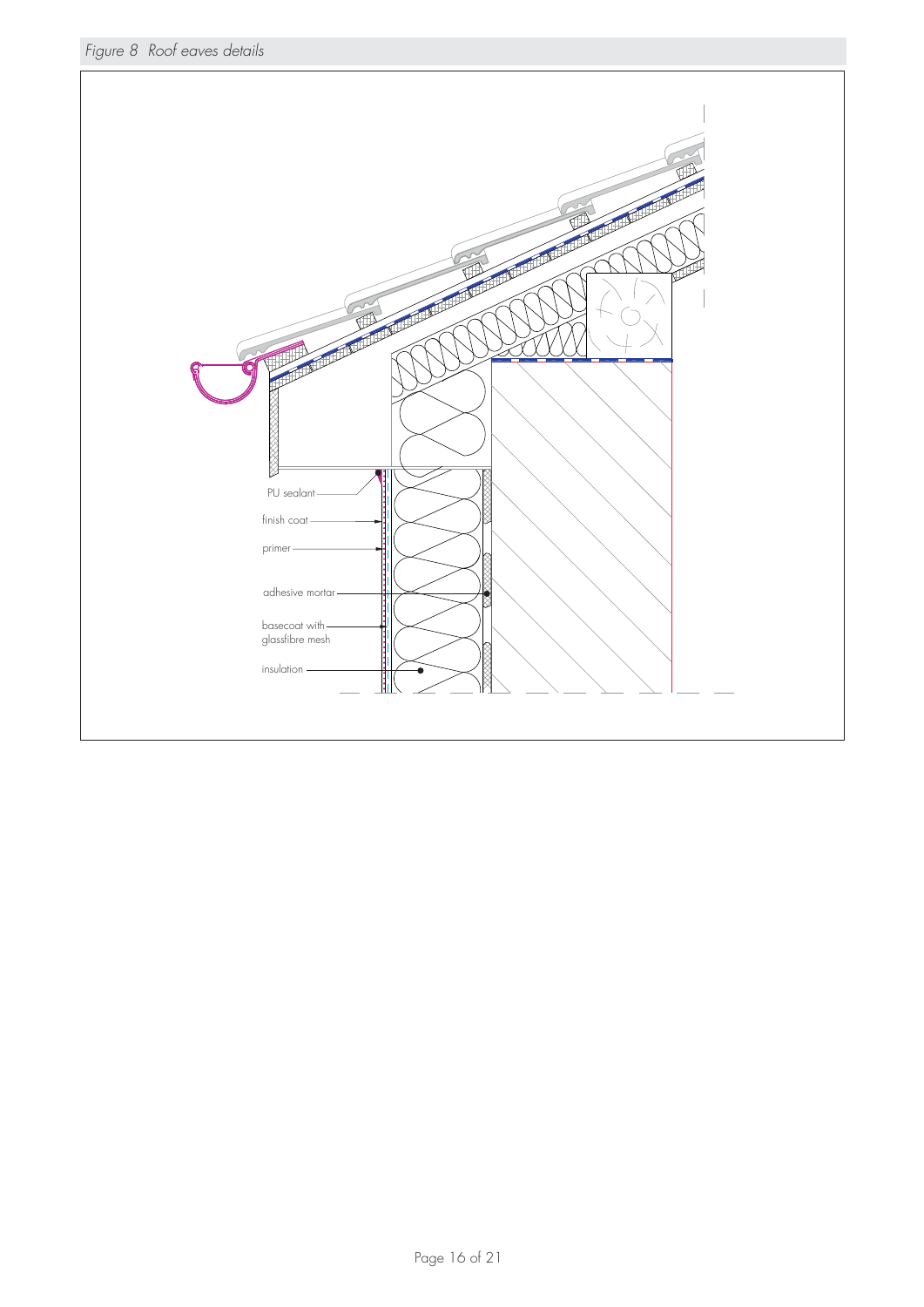*Figure 9 Insulated window reveal details*

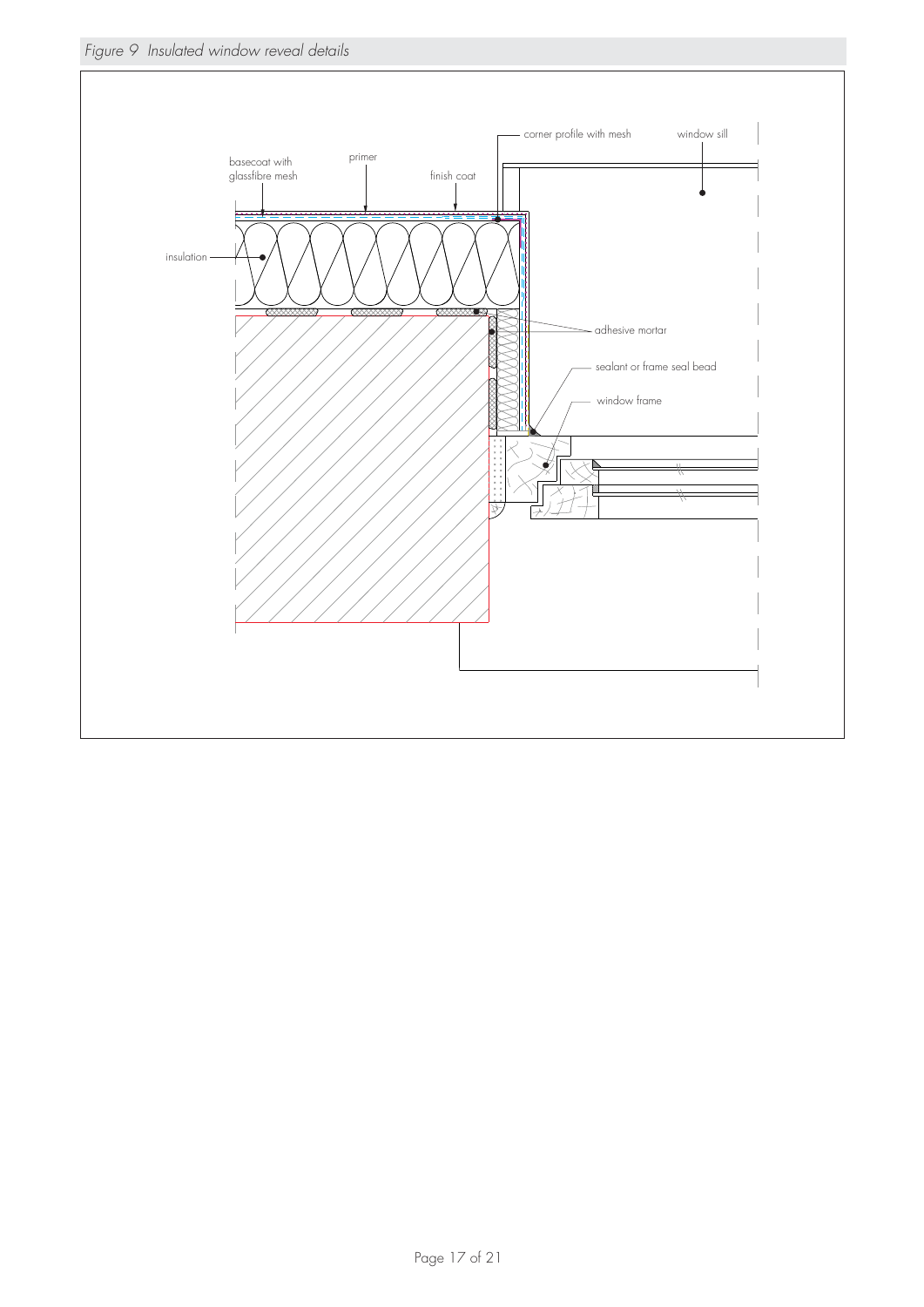



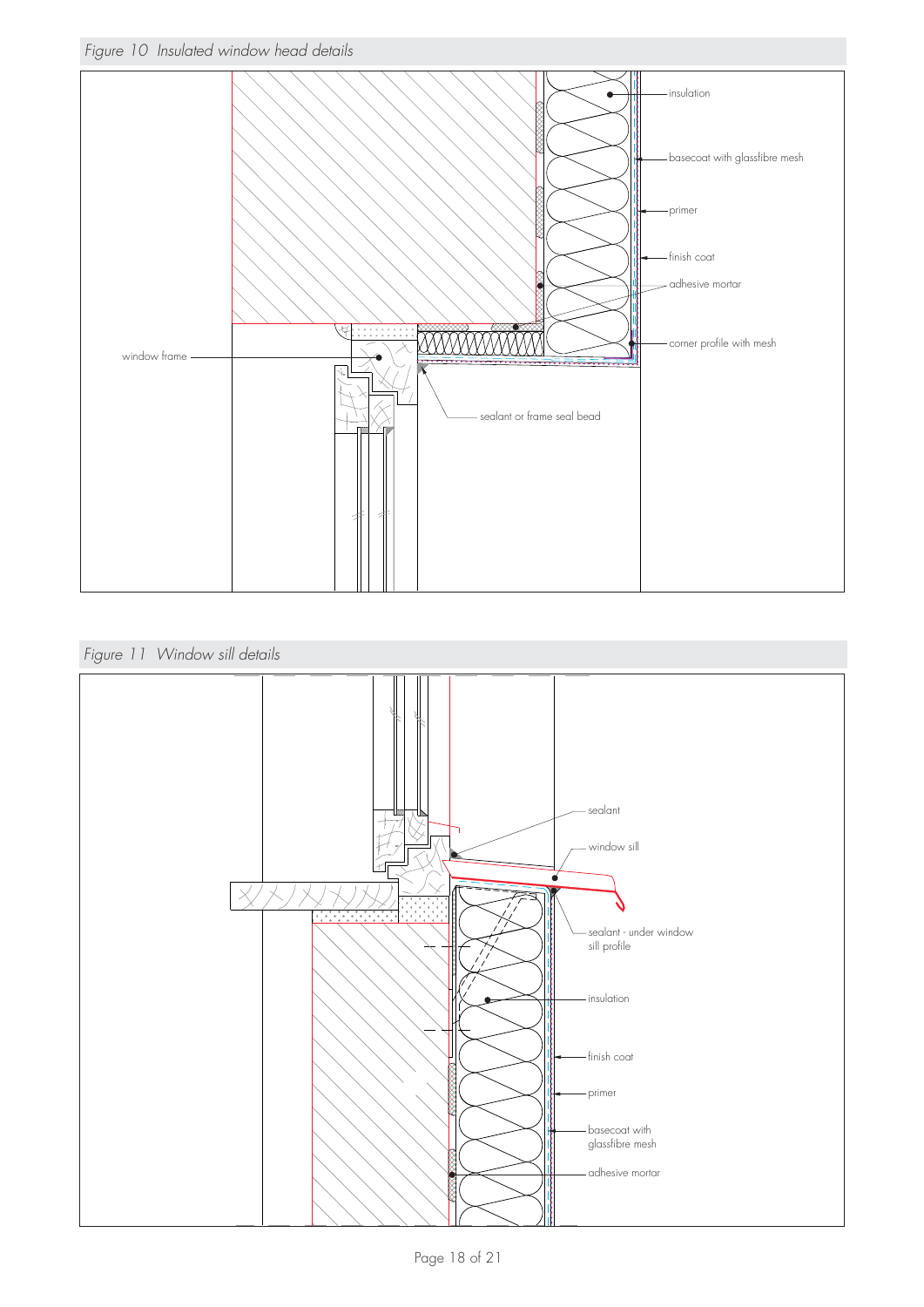

16.28 On completion of the installation, external fittings, eg rainwater goods, are securely fixed to timber grounds or extended fixings that have been built into the system during installation.

# Technical Investigations

### **17 Investigations**

- 17.1 The system was examined and assessed by an independent laboratory to determine:
- fire performance
- bond strength
- hygrothermal performance
- resistance to frost
- resistance to impact
- water vapour permeability.

17.2 An examination was made of data relating to:

- reaction to fire
- thermal conductivity
- the risk of interstitial condensation.
- 17.3 The practicability of installation and the effectiveness of detailing techniques were examined.

17.4 The manufacturing process was evaluated, including the methods adopted for quality control, and details were obtained of the quality and composition of materials used.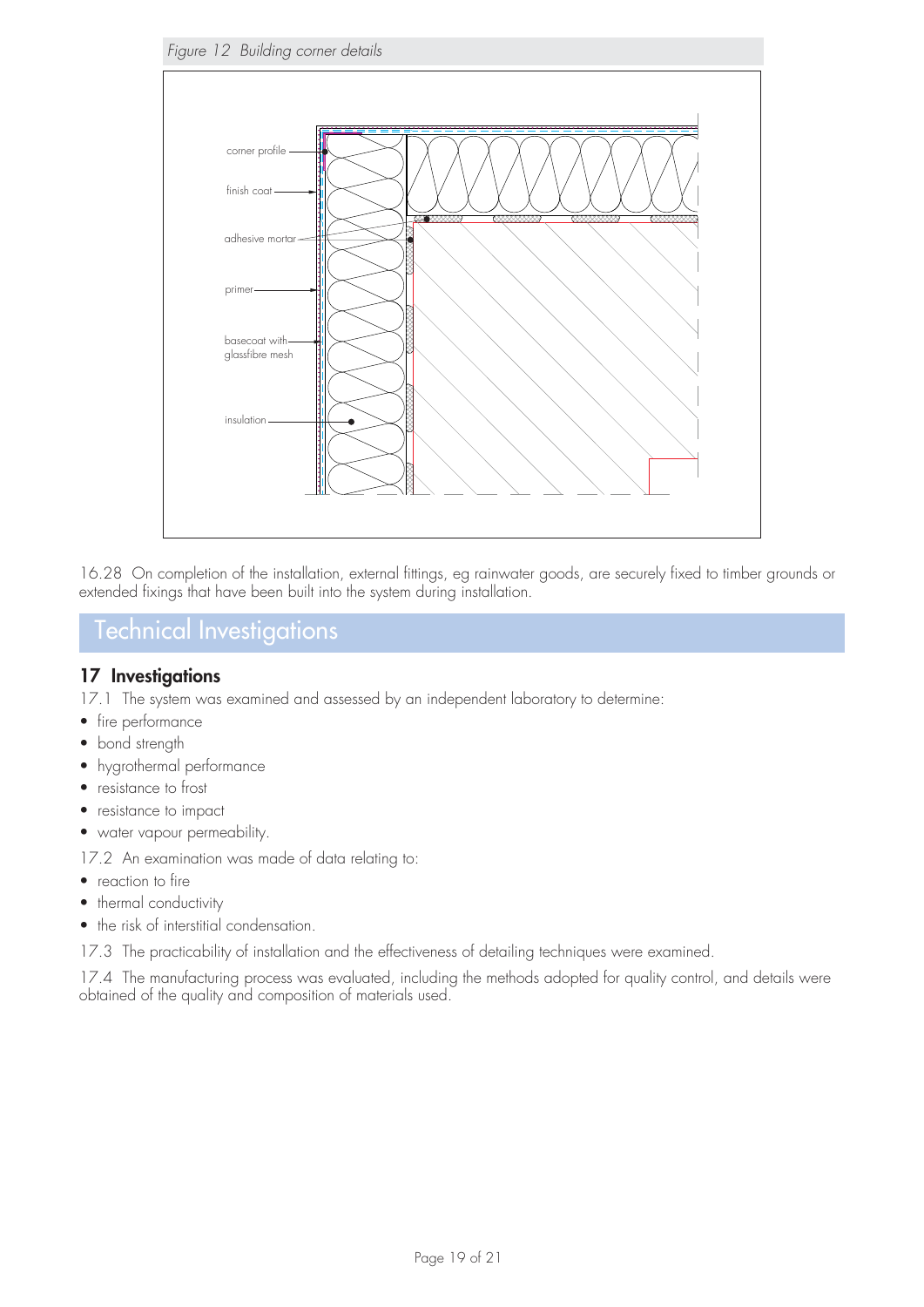# Bibliography

BS 5250 : 2011 *Code of practice for control of condensation in buildings* 

BS 8000-3 : 2001 *Workmanship on building sites — Code of practice for masonry* 

BS EN 1990 : 2002 *Eurocode — Basis of structural design* 

BS EN 1991-1-4 : 2005 *Eurocode 1 : Actions on structures — General actions — Wind actions*

BS EN 1996-2 : 2006 *Eurocode 6 — Design of masonry structures — Design considerations, selection of materials and execution of masonry*

BS EN 13163 : 2012 *Thermal insulation products for buildings – Factory made products of expanded polystyrene (EPS) — Specification* 

BS EN 13501-1 : 2007 *Fire classification of construction products and building elements —Classification using test data from reaction to fire tests* 

BS EN 13914-1 : 2005 *Design, preparation and application of external rendering and internal plastering – External rendering* 

BS EN ISO 6946 : 2007 *Building components and building elements — Thermal resistance and thermal transmittance — Calculation method* 

BS EN ISO 9001 : 2008 *Quality management systems — Requirements* 

BS EN ISO 11600 : 2003 *Building construction — Jointing products — Classification and requirements for sealants* 

BS EN ISO 11925-2 : 2010 *Reaction to fire tests — Ignitability of products subjected to direct impingement of flame — Single-flame source test* 

BRE Information Paper IP 1/06 *Assessing the effects of thermal bridging at junctions and around openings*

BRE Report (BR 135 : 2013) *Fire performance of external thermal insulation for walls of multistorey buildings* 

BRE Report (BR 262 : 2002) *Thermal insulation : avoiding risk*

BRE Report (BR 443 : 2006) *Conventions for U-value calculations*

ETAG 004 : 2013 *Guideline for European Technical Approval of Plastic Anchors for fixing of External Thermal Composite Systems with Rendering*